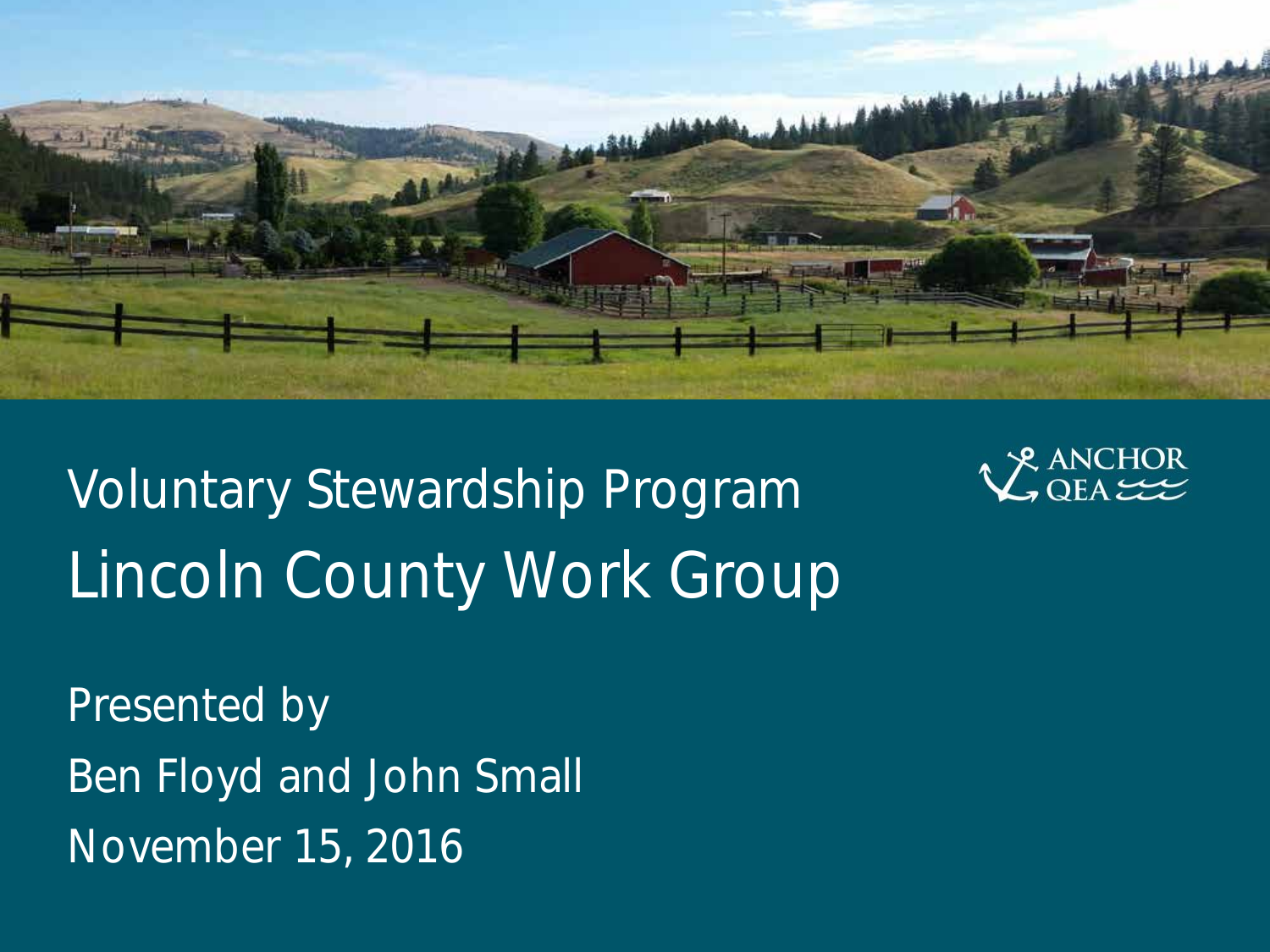## Agenda

- Re-cap and Follow-up from Prior Work Group **Meeting** 
	- Confirm VSP Checklist as Tool
- Review Existing Work and Plans
- Conservation Practices Implemented since 2011
- Introduction to Goals, Benchmarks, and **Measurements**
- Discuss Implementation and Outreach
- Next Steps

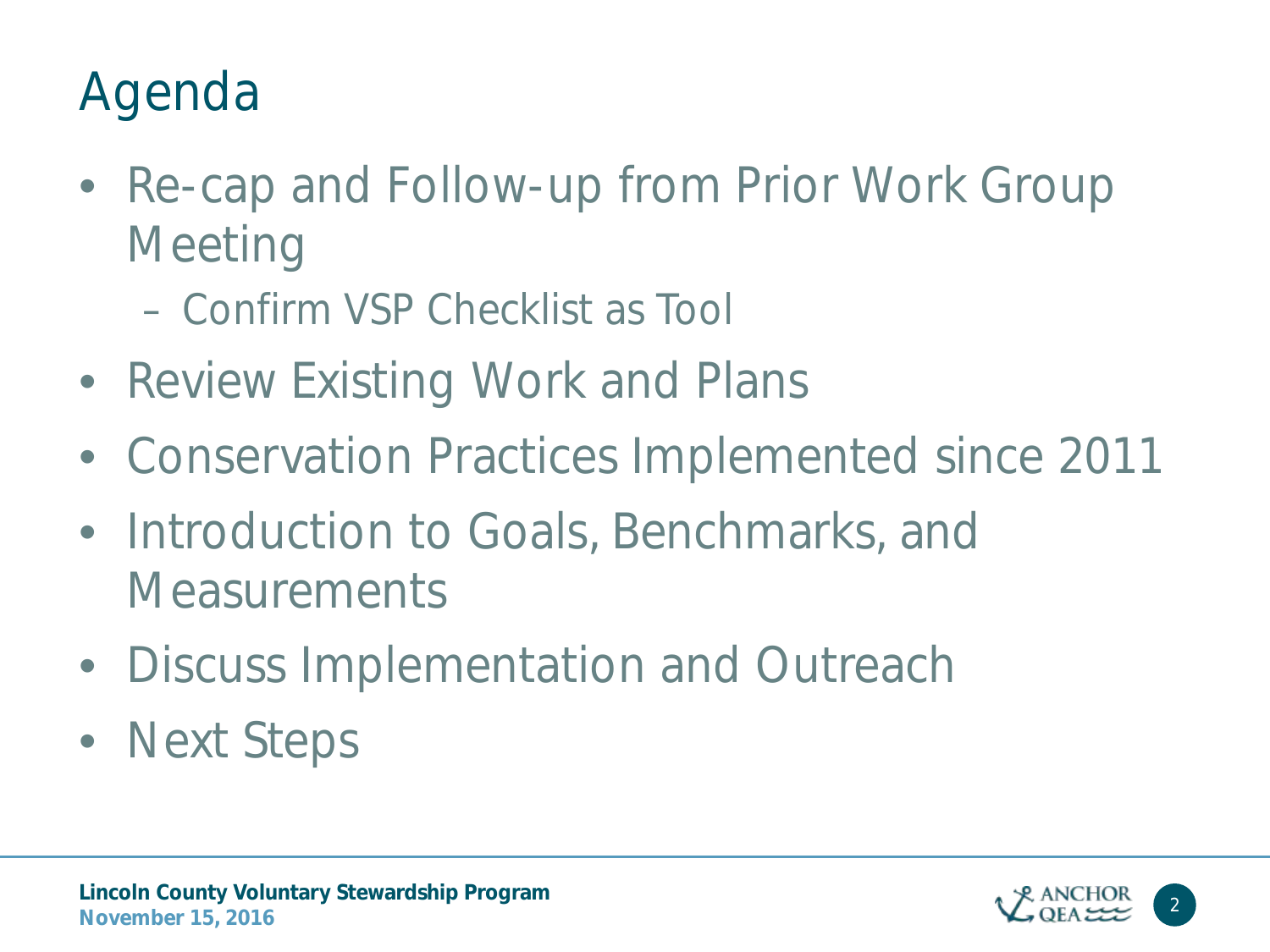# September Work Group Meeting Re-cap

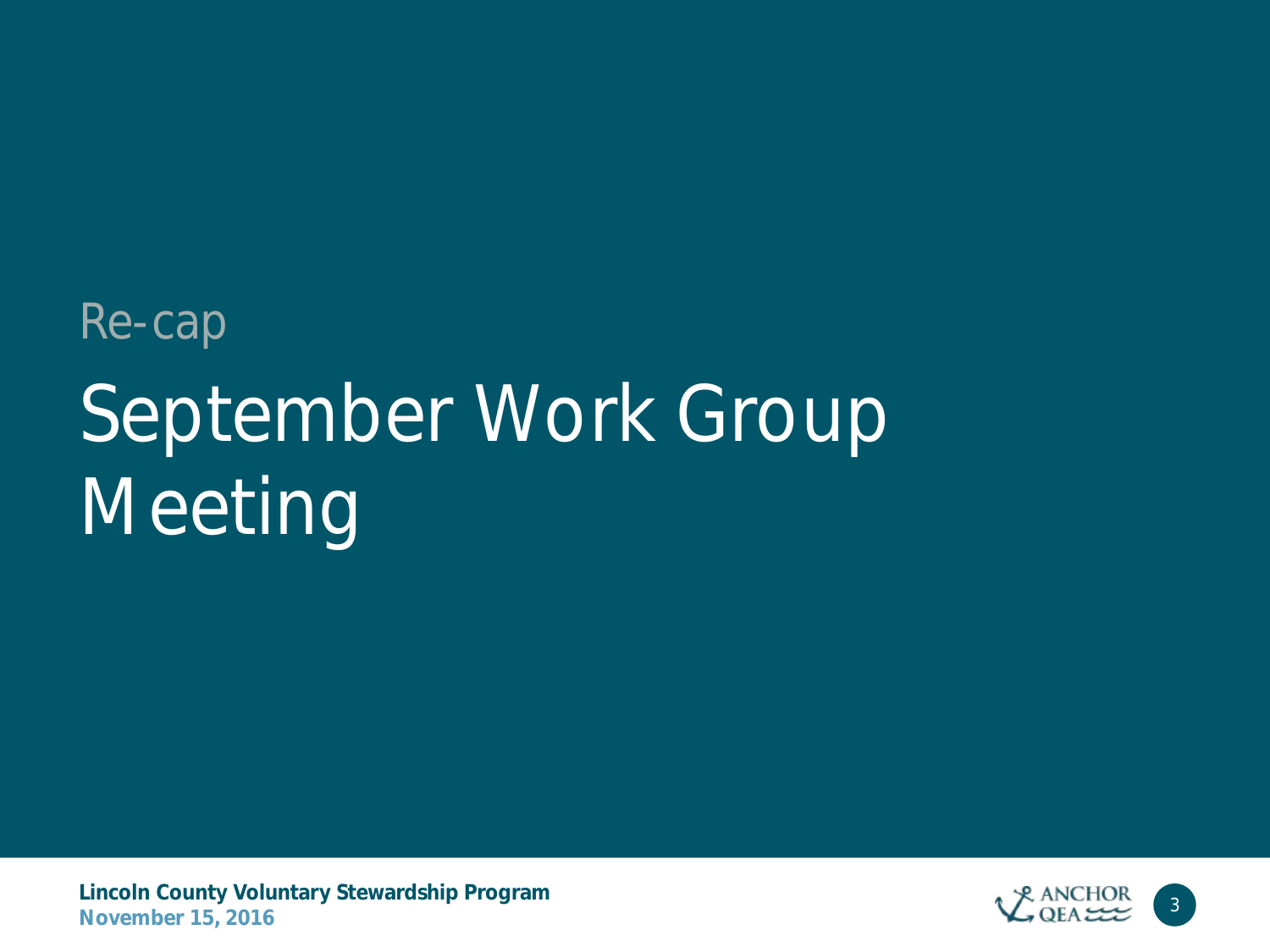# 9/1 Workgroup Meeting Re-cap

- Need to have clear definition on how public lands are incorporated into the plan
- Work Plan
	- Do not want a strict management plan, focus more on the end result
	- Plan will mainly act to provide guidance and facilitate tracking of conservation practices
- Create conservation practices definitions that are not as strict as NRCS guidelines
- Try to incorporate local market viability into the agricultural viability section
- Need to confirm VSP Checklist as a tool for the Work Plan

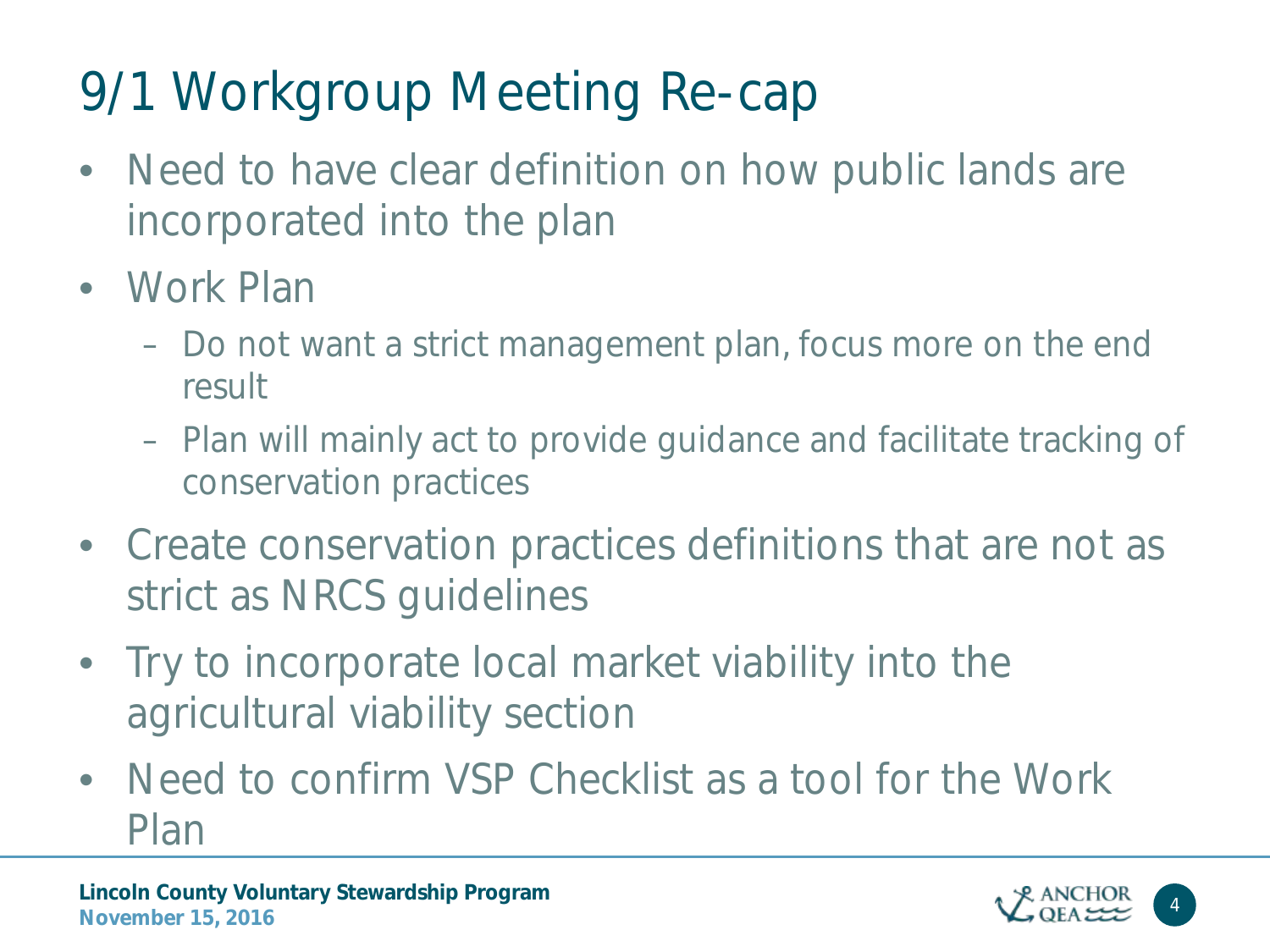#### VSP Checklist – Chelan County Example

#### A. Agriculture Intersecting with Geologically Hazardous Areas

Definition of Geologically Hazardous Areas: Areas susceptible to erosion, sliding, earthquake, or other geological events, where development is not suitable due to public health or safety concerns. (based on RCW 36.70A, WAC 365-190)

#### **VSP Agriculture Viability Aims**

Protect agricultural activities from geologic hazards such as ۰ erosion and landslides.

#### **VSP Geologic Hazard Goals:**

- ó Avoid increases in erosion.
- Avoid steep slopes or help to stabilize steep slopes where ۰ practical.
- Manage risk of landslides. ۰
- Avoid compaction of soil. ۰
- Avoid disturbing top and toe of steep slopes and landslide hazard ۰ areas.

P<sub>m</sub>

Avoid irrigating unstable slopes. ۰

|    | <b>Conservation Practice Examples</b>                                                                                                                                                                          |         | I do this | interested<br>in this | <b>Not</b><br><b>Applicable</b> |
|----|----------------------------------------------------------------------------------------------------------------------------------------------------------------------------------------------------------------|---------|-----------|-----------------------|---------------------------------|
|    |                                                                                                                                                                                                                | NRCS#   |           |                       |                                 |
| 5. | Access road: Locate and build to control or reduce erosion                                                                                                                                                     | 560     |           |                       |                                 |
| 6. | Conservation cover: to provide permanent vegetative cover to reduce<br>soil erosion and sedimentation, improve soil quality, etc.                                                                              | 327     |           |                       |                                 |
| 7. | Cover crop: Plant crops between rows of trees, vines, or other row<br>crops for cover and conservation. Cover crops include grasses, legumes,<br>and forbs for seasonal cover and other conservation purposes. | 340     |           |                       |                                 |
| 8. | FireWise: wildfire protection plans to maintain cover/reduce soil loss                                                                                                                                         | See CCD |           |                       |                                 |
| 9. | Forest stand improvement                                                                                                                                                                                       | 666     |           |                       |                                 |
|    | 10. Heavy use area protection to stabilize ground surface                                                                                                                                                      | 561     |           |                       |                                 |
|    | 11. Mulching to control erosion and conserve soil moisture                                                                                                                                                     | 484     |           |                       |                                 |
|    | 12. Prescribed grazing to reduce erosion and manage fuel loads                                                                                                                                                 | 528     |           |                       |                                 |
|    | 13. Tree/shrub establishment for long-term erosion control and water<br>quality improvement                                                                                                                    | 612     |           |                       |                                 |
|    | 14. My ideas to meet objective:                                                                                                                                                                                |         |           |                       |                                 |
|    |                                                                                                                                                                                                                |         |           |                       |                                 |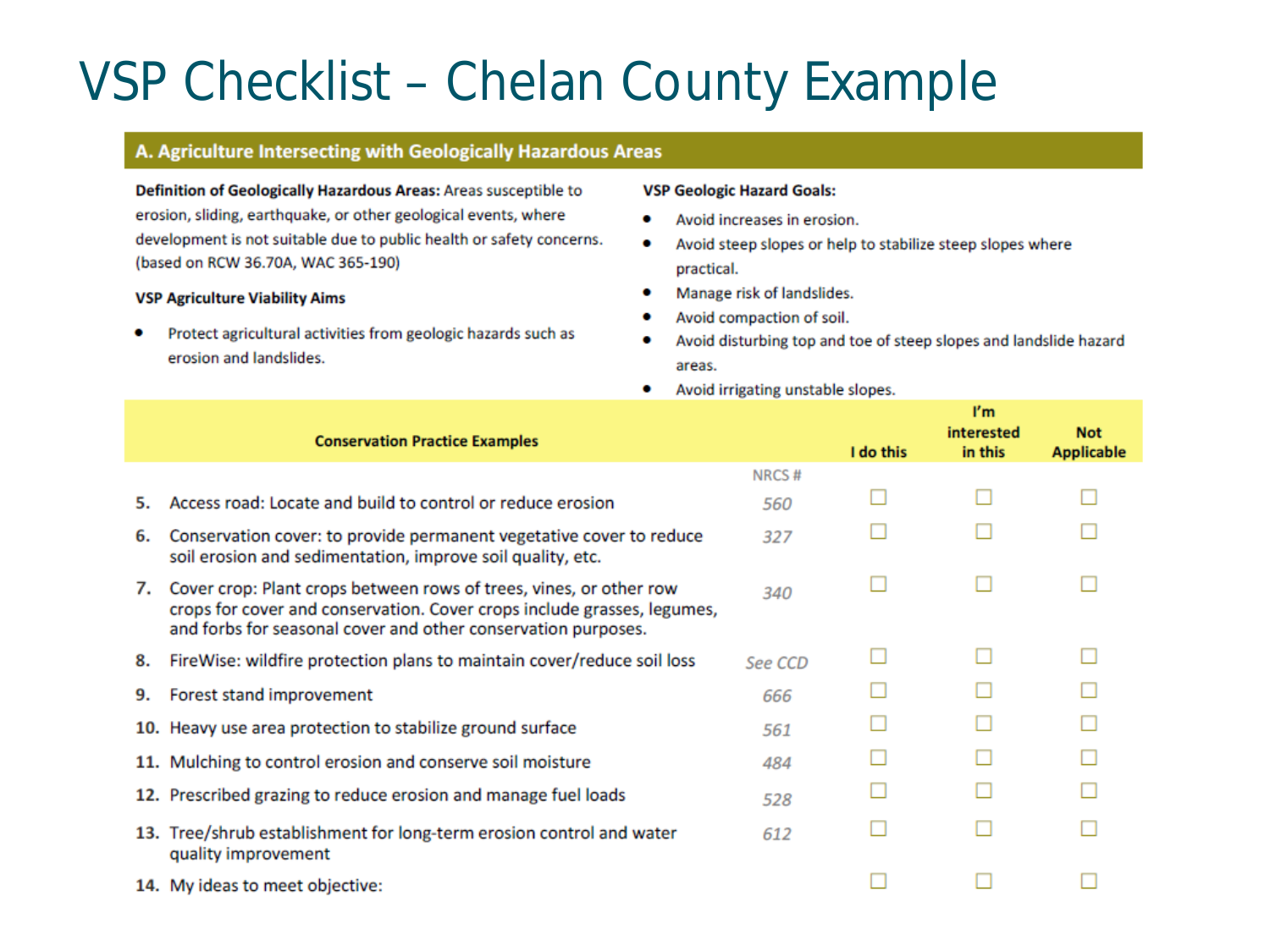#### VSP Checklist – Chelan County Example



Tree and shrub planting after 3 - 4 seasons of growth Source: NRCS Wenatchee Field Office

Source: NRCS Wenatchee Field Office

Planting a cover crop between tree rows of forbs and grasses for beneficial pollinators and bugs and erosion control Source: NRCS Wenatchee Field Office

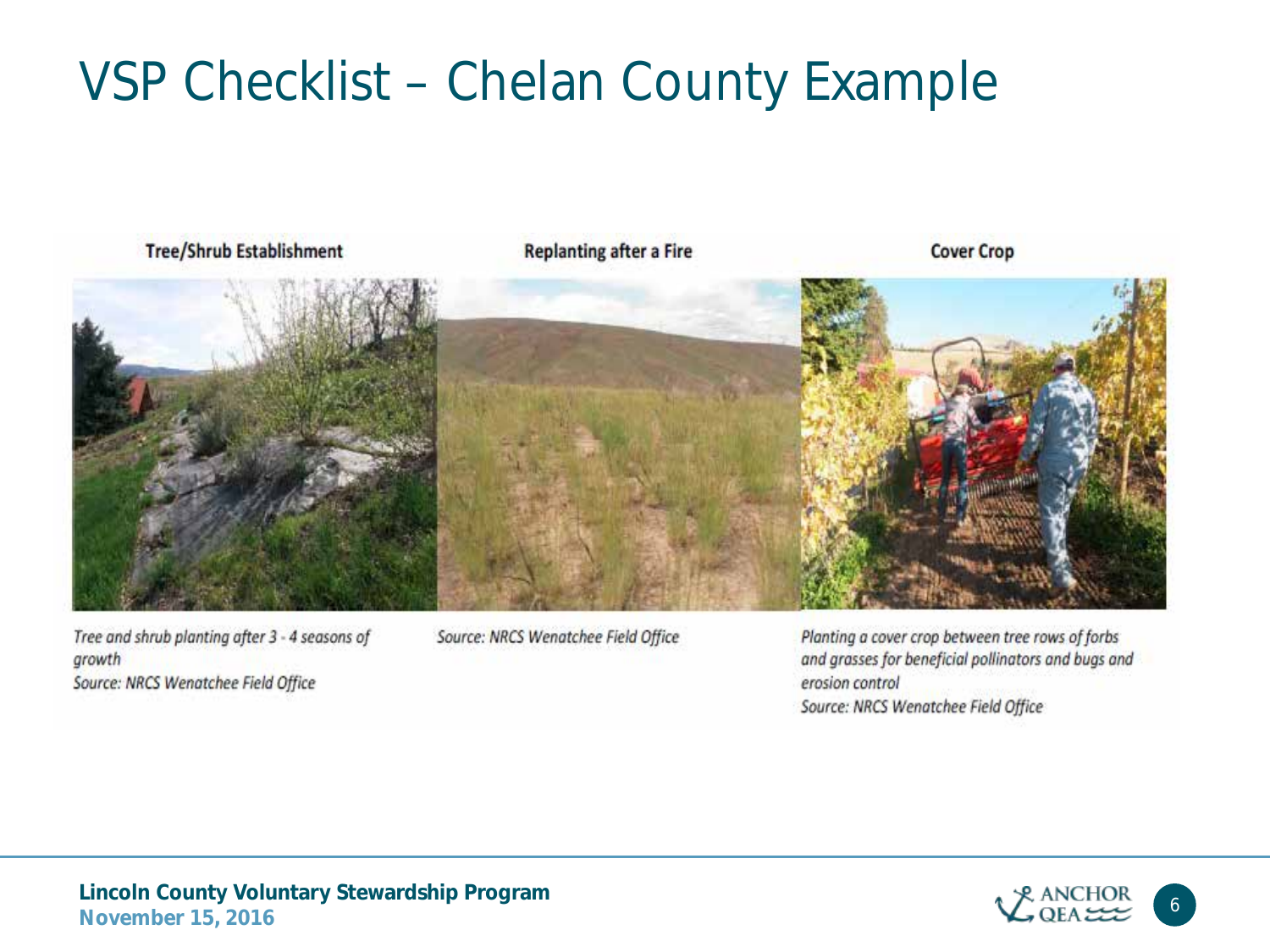# Review and Incorporate Existing Data and Plans

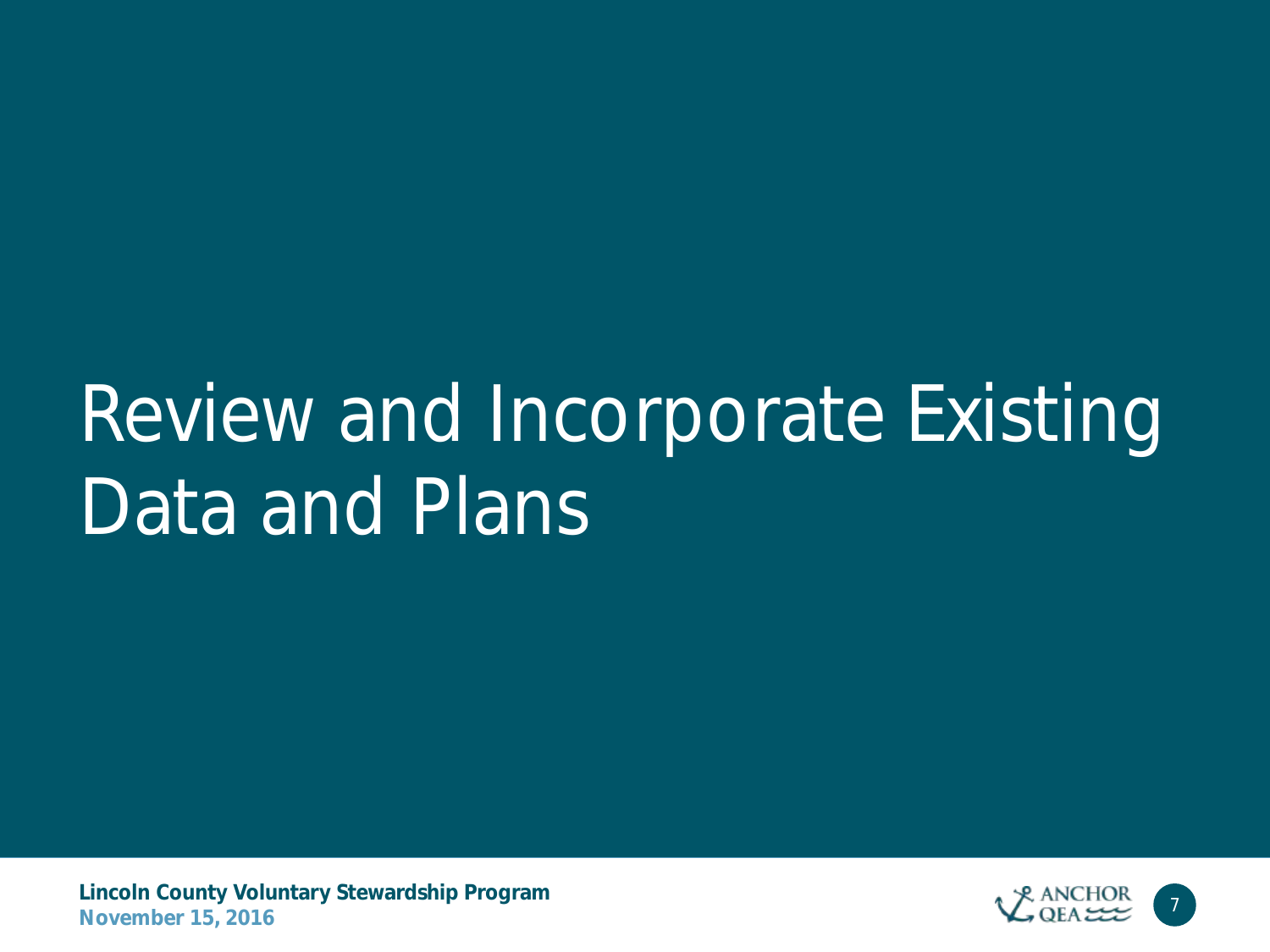# Existing Data and Plans

*RCW 36.70A.720 (1)(a) – Review and incorporate applicable water quality, watershed management, farmland protection, and species recovery data and plans*

- Watershed Assessments/Plans (WRIAs 43, 53, 54, and 34)
- Columbia River Salmon Recovery Plan
- Groundwater Management Plans
- Total Maximum Daily Loads (TMDLs)
- Natural Resource Conservation Service programs
- See Handout for additional details

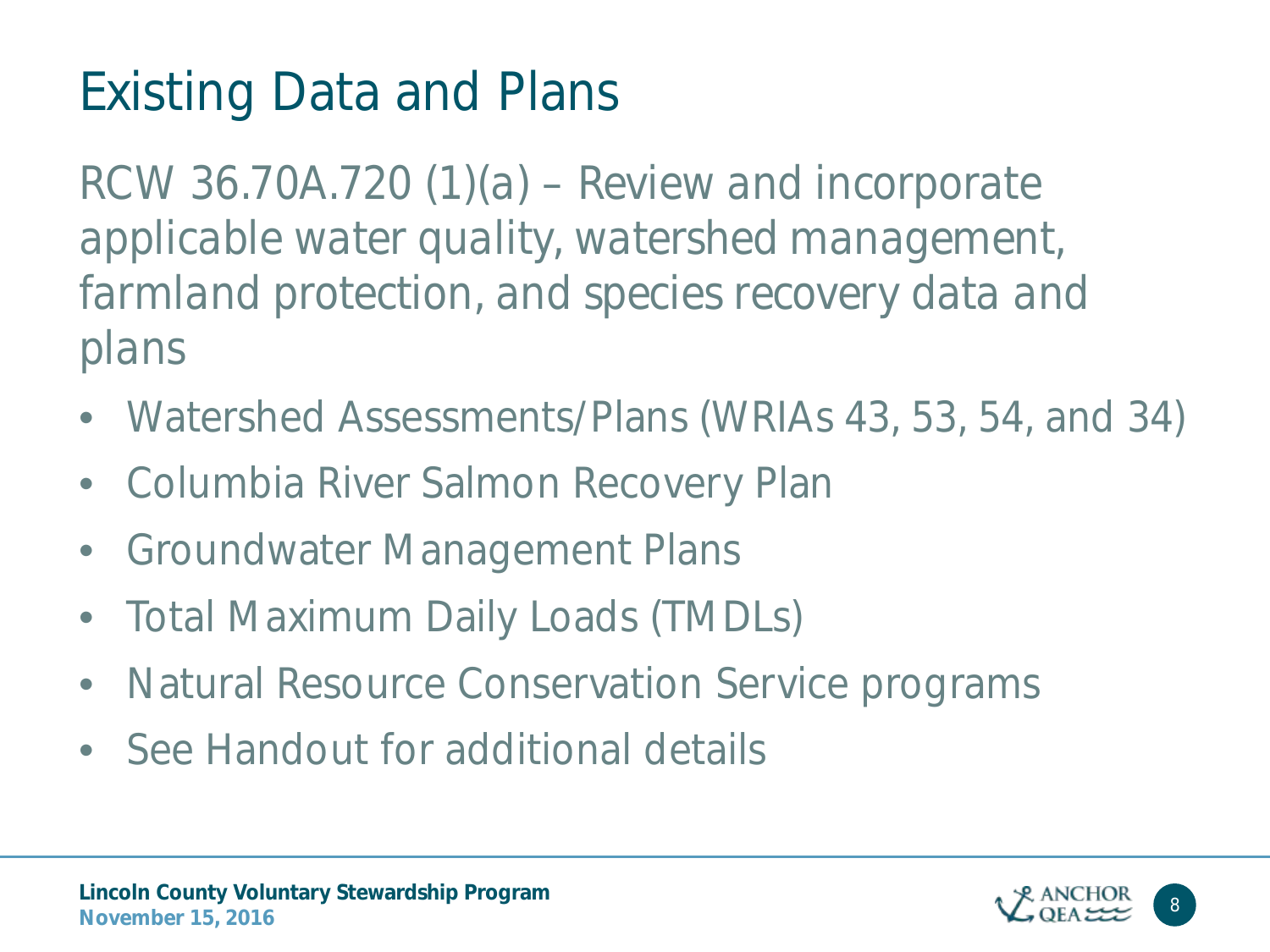# Conservation Practices

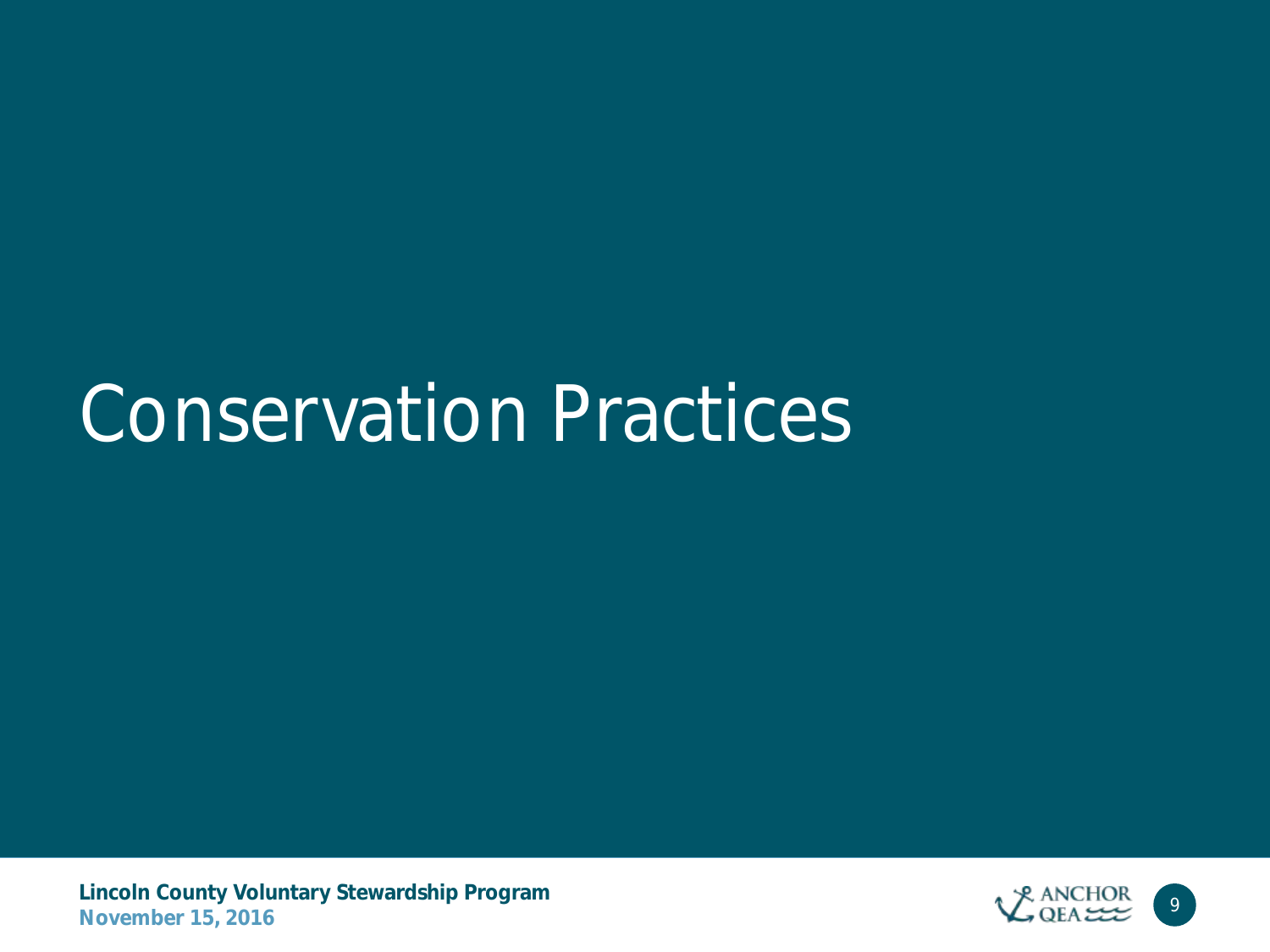

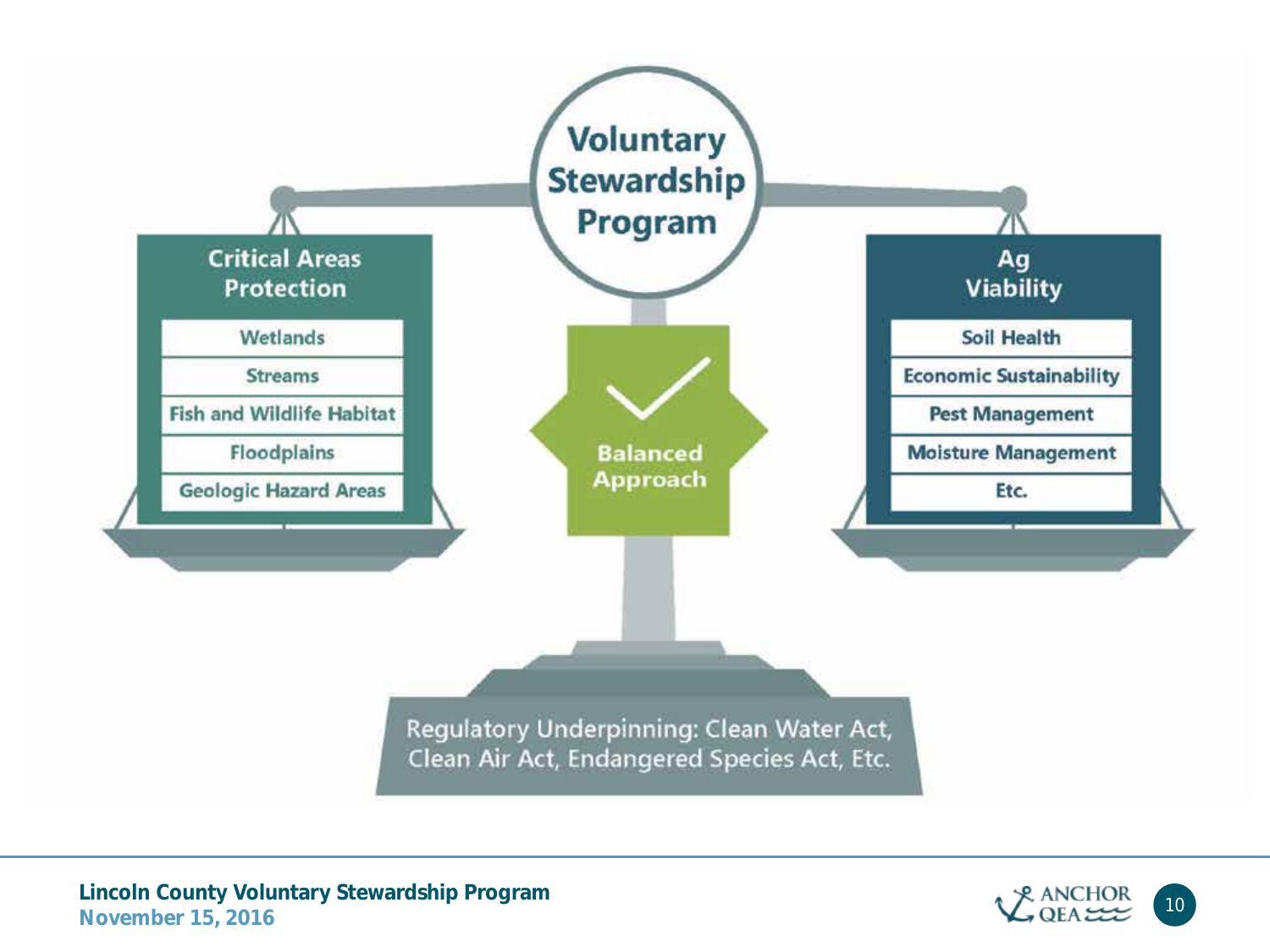## Top 10 NRCS Practices Applied by projects and acres (2011 – 2016)

- These practices are indicators to main concerns in County
	- Water quality, soil conservation, and soil health
- These practices will be highlighted in the VSP Checklist

| <b>Conservation Practice</b>        | Count | <b>Acres</b> |                |                  |              |
|-------------------------------------|-------|--------------|----------------|------------------|--------------|
| Programs - EQIP - WHIP              |       |              | <b>Dryland</b> | <b>Irrigated</b> | Range        |
| Agricultural Energy Management Plan | 78    | 155,056      | X              | $\mathsf{X}$     |              |
| Residue And Tillage Management -    |       |              |                |                  |              |
| <b>Mulch Till</b>                   | 82    | 49,830       | $\chi$         | $\chi$           | $\chi$       |
| <b>Integrated Pest Management</b>   | 62    | 36,540       | $\sf X$        | X                | X            |
| <b>Nutrient Management</b>          | 49    | 27,384       | $\sf X$        | $\mathsf{X}$     |              |
| <b>Pumping Plant</b>                | 37    | 26,942       |                | $\mathsf{X}$     |              |
| <b>Irrigation Water Management</b>  | 18    | 19,736       |                | X                |              |
| Fence                               | 19    | 19,185       |                |                  | $\mathsf{X}$ |
| <b>Watering Facility</b>            | 22    | 14,900       |                |                  | $\mathsf{X}$ |
| <b>Prescribed Grazing</b>           | 15    | 13,201       |                |                  | $\mathsf{X}$ |
| Livestock Pipeline                  | 15    | 12,141       |                |                  | X            |

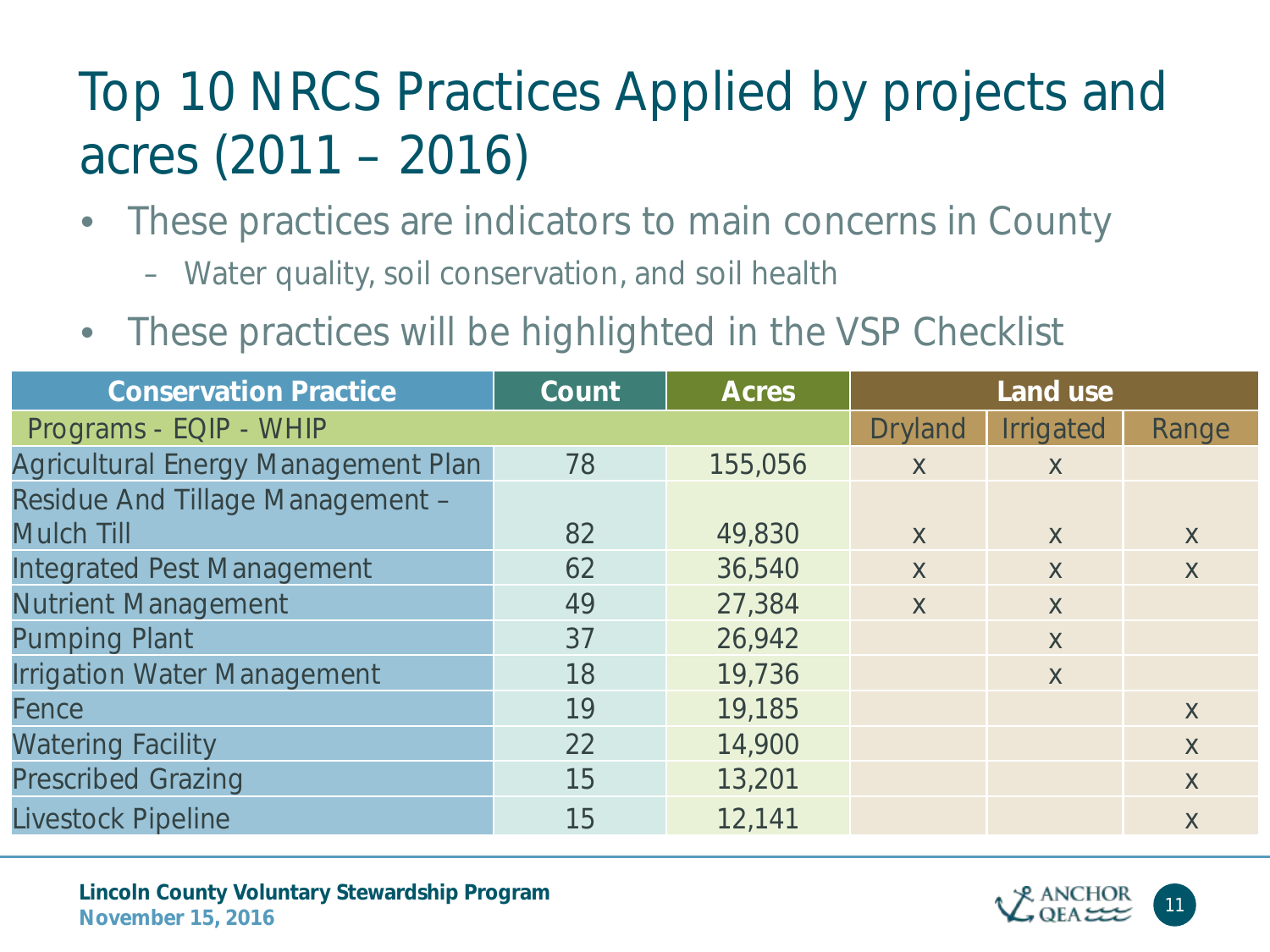# Practices Implemented under CSP (2011 – 2016)

• Conservation Stewardship Program (CSP) provides support for maintaining and enhancing practices that have been implemented

| <b>Conservation Practice</b>        | Count | <b>Acres</b> | Land use     |                                   |              |       |
|-------------------------------------|-------|--------------|--------------|-----------------------------------|--------------|-------|
| <b>CSP</b>                          |       |              |              | <b>Dryland Irrigated Wildlife</b> |              | Range |
| <b>Enhanced Pest Management</b>     | 90    | 104,119      | $\mathsf{X}$ | X                                 | $\mathsf{X}$ | X     |
| Cropland                            | 275   | 57,361       |              |                                   |              |       |
| <b>Enhanced Nutrient Management</b> | 45    | 29,455       | X            | $\sf X$                           |              |       |
| Range and Pasture Management        | 74    | 14,959       |              |                                   |              |       |
| <b>Enhanced Grazing Management</b>  | 41    | 5,912        |              |                                   |              |       |

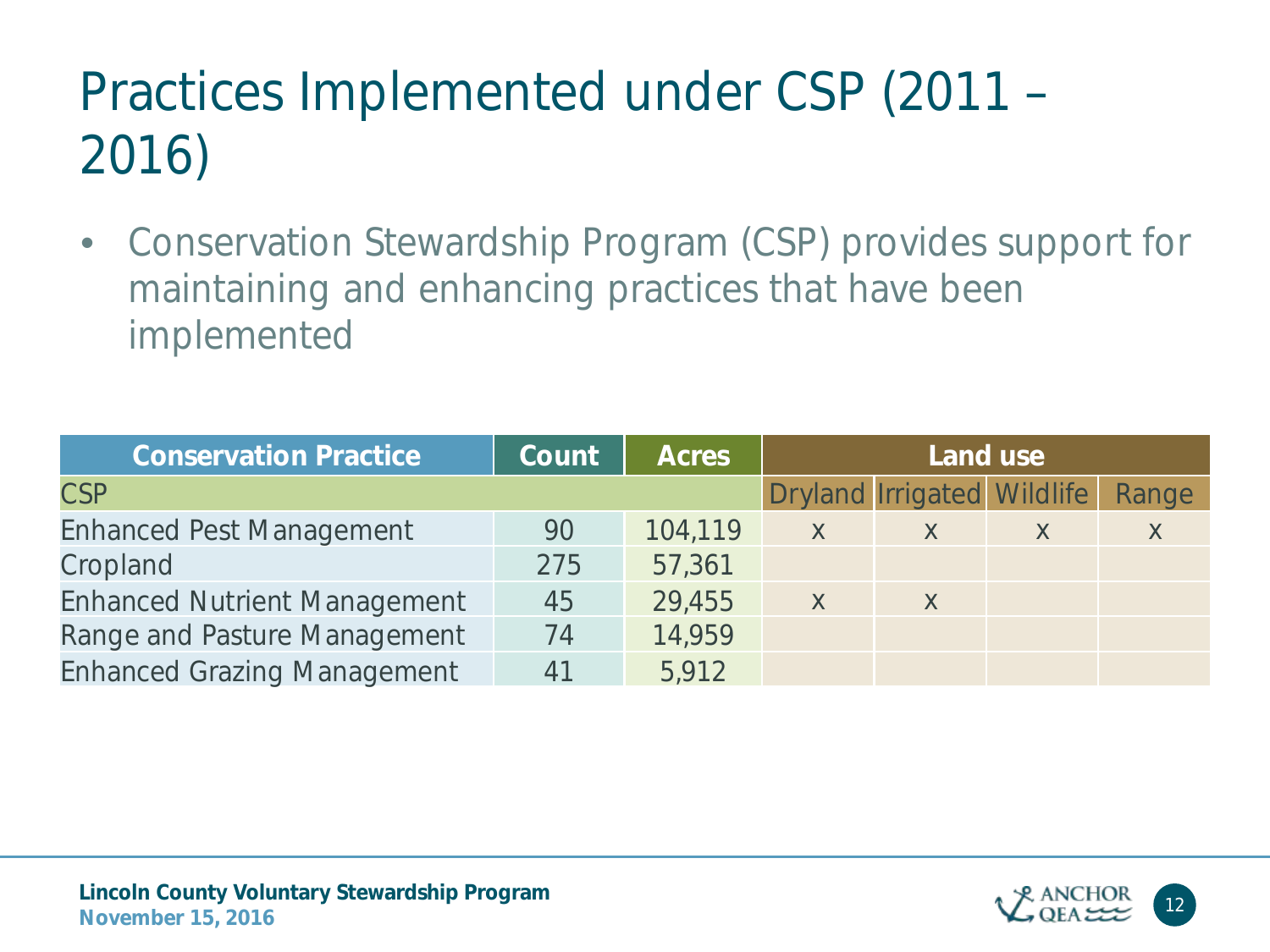# Mulch Till Example

Description: Managing the amount, orientation and distribution of crop residue on the soil while limiting soil-disturbing activities where the field surface is tilled prior to planting.

- 82 practices/projects in place (2011-2016)
- 49,830 acres

| <b>Applicability</b>  | Ag Viability Protection   Functions Protection                                                  | <b>Critical Area</b>                                                    |
|-----------------------|-------------------------------------------------------------------------------------------------|-------------------------------------------------------------------------|
| Irrigated,<br>Dryland | • Soil Health<br>• Prevention of soil loss<br>• Moisture<br>management<br>• Yield and fertility | • Hydrology<br><b>Habitat</b><br>• Water quality<br>• Soil conservation |

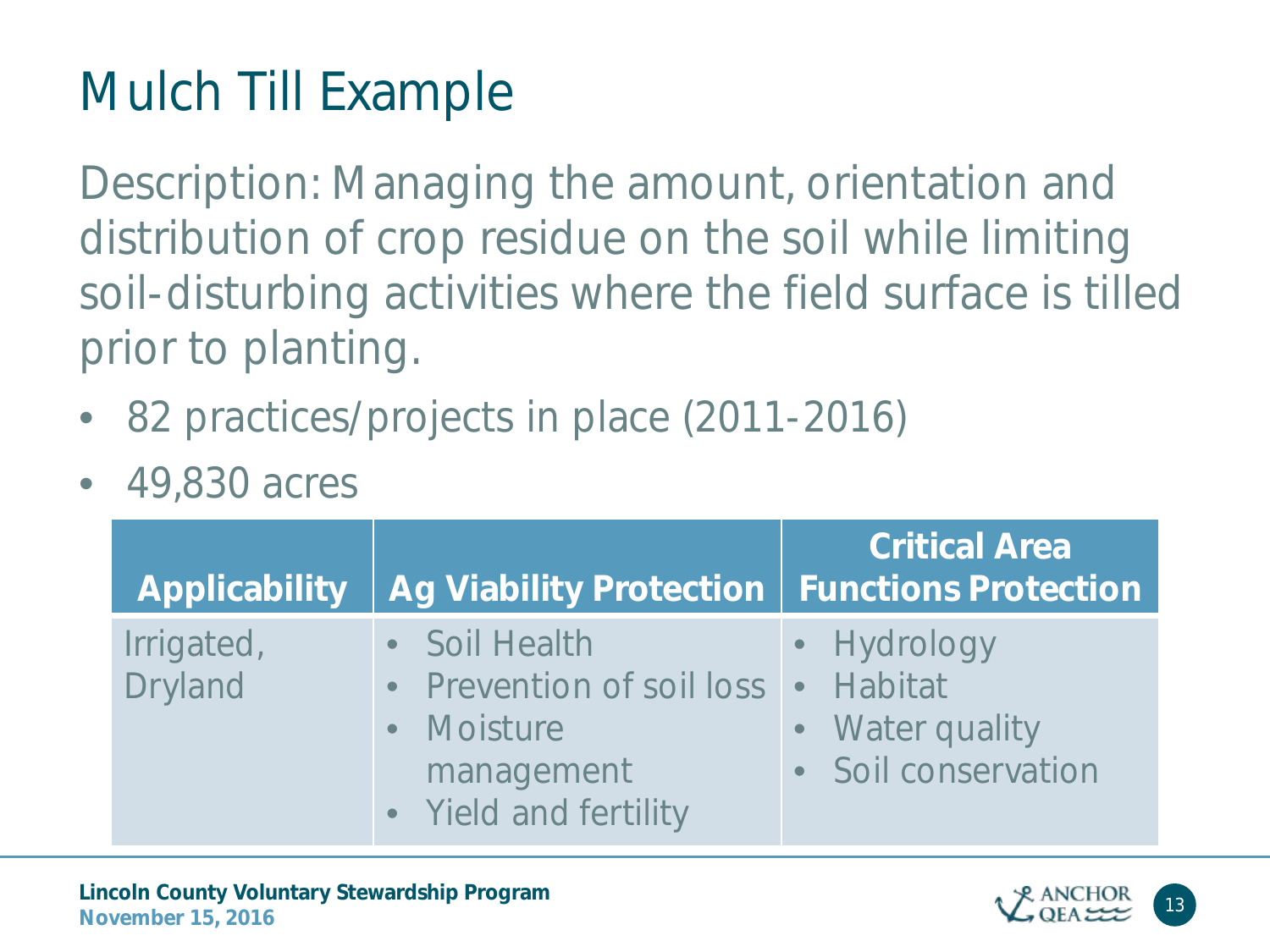# Nutrient Management Example

Description: Managing the amount, source, and application of nutrients to minimize risk to surface and groundwater.

- 49 practices/projects in place (2011-2016)
- 27,384 acres

| <b>Applicability</b>  | <b>Ag Viability</b><br>Protection      | <b>Critical Area</b><br><b>Functions Protection</b> |
|-----------------------|----------------------------------------|-----------------------------------------------------|
| Irrigated,<br>Dryland | • Soil Health<br>• Yield and fertility | Water quality                                       |

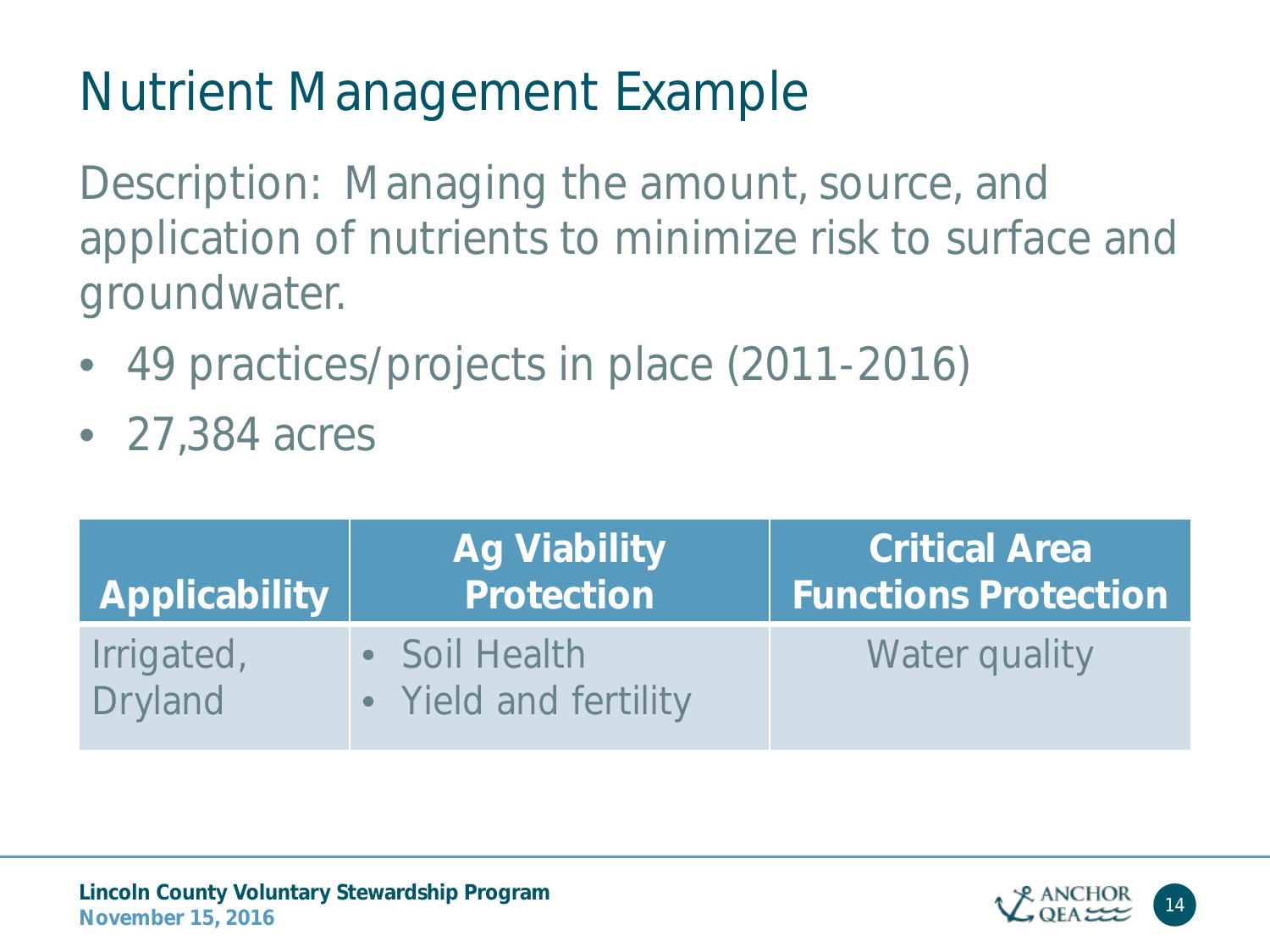### Prescribed Grazing Example

Description: This practice includes using grazing or browsing animals to manage vegetation for weed or pest control and drought management.

- 15 practices/projects in place (2011-2016)
- 13,201 acres

| <b>Applicability</b> | Ag Viability Protection   Functions Protection                                    | <b>Critical Area</b>                   |
|----------------------|-----------------------------------------------------------------------------------|----------------------------------------|
| Rangelands           | • Prevention of soil loss • Habitat<br>• Weed management<br>• Yield and fertility | • Water quality<br>• Soil conservation |

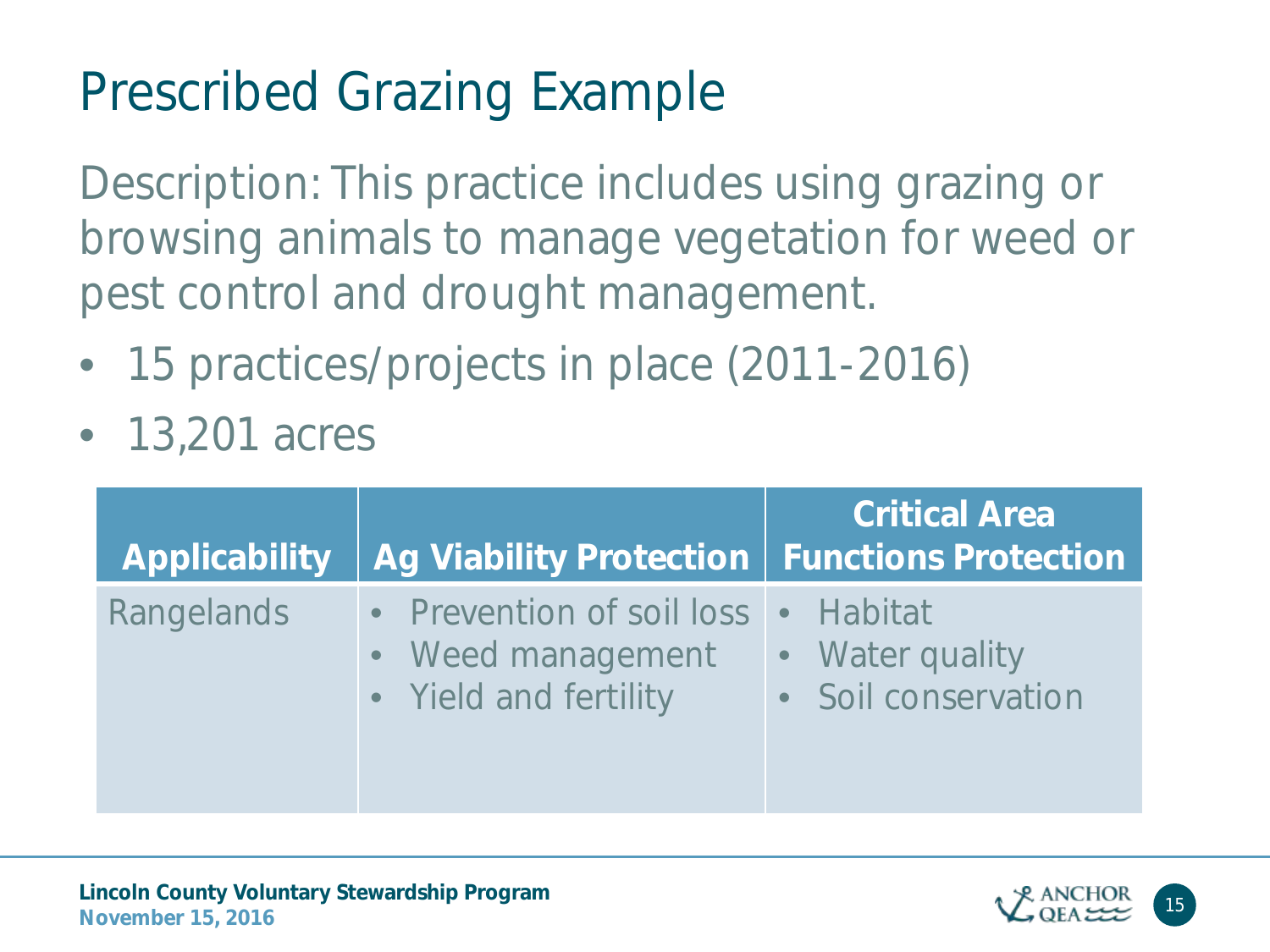# Example Conservation Practices

• Are we missing anything?

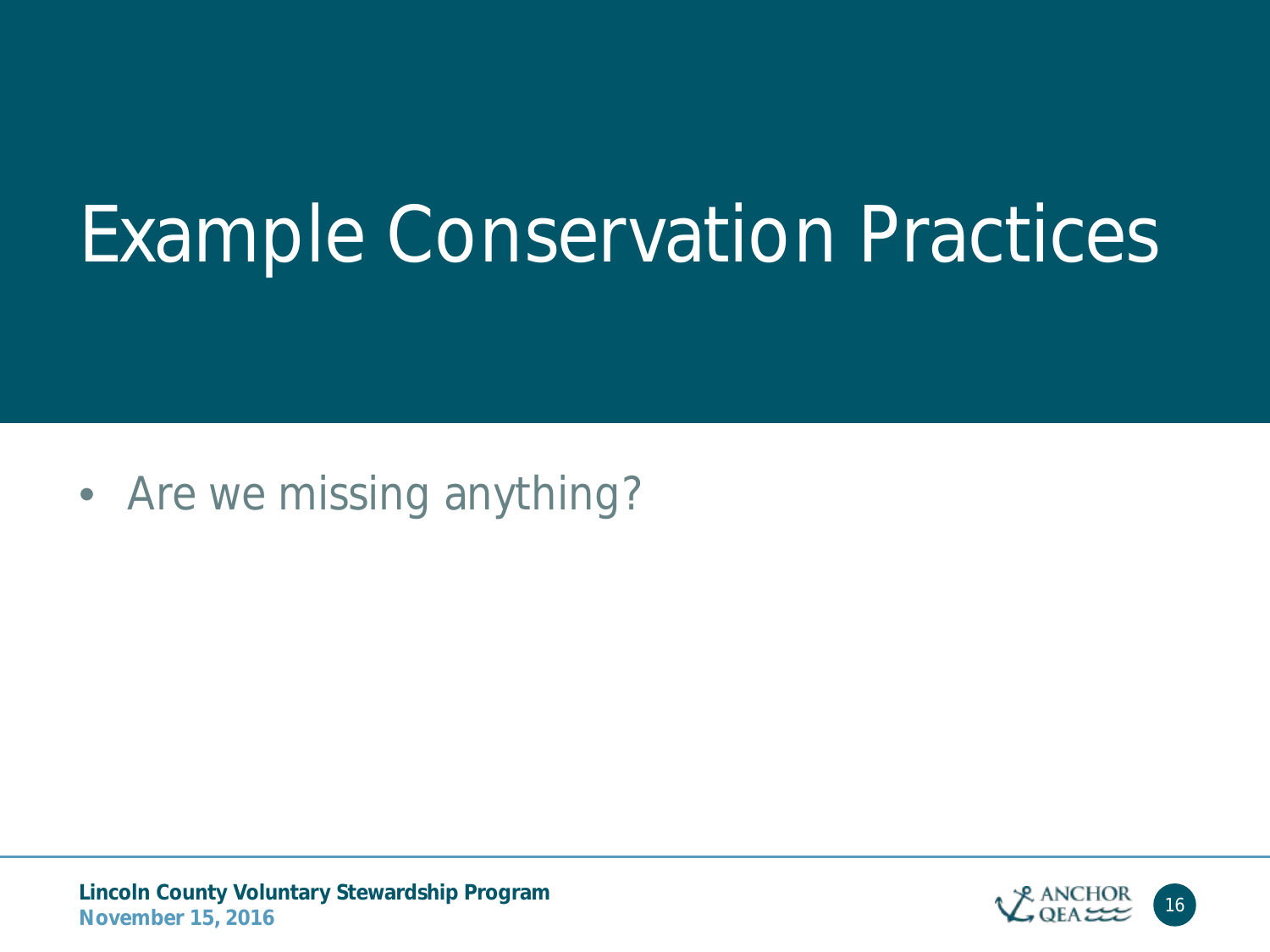|                     |                                           |             |             |                             |                                      | <b>Agricultural Viability</b> |                                      |                                            |
|---------------------|-------------------------------------------|-------------|-------------|-----------------------------|--------------------------------------|-------------------------------|--------------------------------------|--------------------------------------------|
| <b>Agricultural</b> |                                           | <b>NRCS</b> |             |                             |                                      |                               | Pollinator/                          |                                            |
| <b>Activity</b>     | <b>Conservation Practice Examples</b>     | Code        | Soil Health | <b>Prevent Soil</b><br>Loss | <b>Moisture</b><br><b>Management</b> | Weed<br>Management            | <b>Benefical</b><br><b>Organisms</b> | <b>Increased</b><br><b>Yield/Fertility</b> |
|                     | <b>Brush Management</b>                   | 314         |             |                             |                                      |                               |                                      |                                            |
|                     | <b>Herbaceous Weed Control</b>            | 315         |             | X                           |                                      | X                             |                                      | X                                          |
|                     | Channel Bank Vegetation                   | 322         |             | x                           |                                      | X                             | x                                    |                                            |
|                     | Deep Tillage                              | 324         |             |                             |                                      |                               |                                      |                                            |
|                     | <b>High Tunnel System</b>                 | 325         |             |                             |                                      |                               |                                      |                                            |
|                     | <b>Critical Area Planting</b>             | 342         |             | X                           |                                      | X                             | x                                    |                                            |
|                     | Farmstead Enegry Improvements             | 374         |             |                             |                                      |                               |                                      |                                            |
|                     | Sediment Basin                            | 350         |             | x                           |                                      |                               |                                      |                                            |
|                     | Windbreak/Shelterbelt Establishment       | 380         | X           | X                           | X                                    | X                             | x                                    | X                                          |
|                     | <b>Fuel Break</b>                         | 383         |             |                             |                                      |                               |                                      |                                            |
|                     | Riparian Herbaceous Cover                 | 390         |             | x                           | X                                    | х                             | x                                    |                                            |
|                     | Riparian Forest Buffer                    | 391         |             |                             |                                      | X                             | x                                    |                                            |
|                     | Firebreak                                 | 394         |             |                             |                                      |                               |                                      |                                            |
| ₹                   | Stream Habitat Improvement and Management | 395         |             |                             | X                                    | x                             | х                                    |                                            |
|                     | Grassed Waterway                          | 412         |             | x                           |                                      |                               |                                      |                                            |
|                     | <b>Irrigation Pipeline</b>                | 430         |             |                             |                                      |                               |                                      |                                            |
|                     | Irrigation System, Sprinkler              | 442         |             |                             |                                      |                               |                                      |                                            |
|                     | <b>Irrigation Water Management</b>        | 449         |             |                             |                                      |                               |                                      |                                            |
|                     | <b>Land Clearing</b>                      | 460         |             |                             |                                      |                               |                                      |                                            |
|                     | <b>Access Control</b>                     | 472         | X           | x                           |                                      | X                             | x                                    | x                                          |
|                     | Tree/shrub Site Preparation               | 490         |             |                             |                                      | X                             | x                                    |                                            |
|                     | <b>Obstruction Removal</b>                | 500         |             |                             |                                      |                               |                                      |                                            |
|                     | Pasture and Hay Planting                  | 512         |             |                             |                                      |                               |                                      |                                            |
|                     | <b>Prescribed Grazing</b>                 | 528         |             |                             |                                      |                               |                                      |                                            |
|                     | Range Planting                            | 550         |             |                             |                                      |                               |                                      |                                            |
|                     | Access Road                               | 560         |             | X                           |                                      |                               |                                      |                                            |
|                     | Heavy Use Area Protection                 | 561         |             |                             |                                      |                               |                                      |                                            |

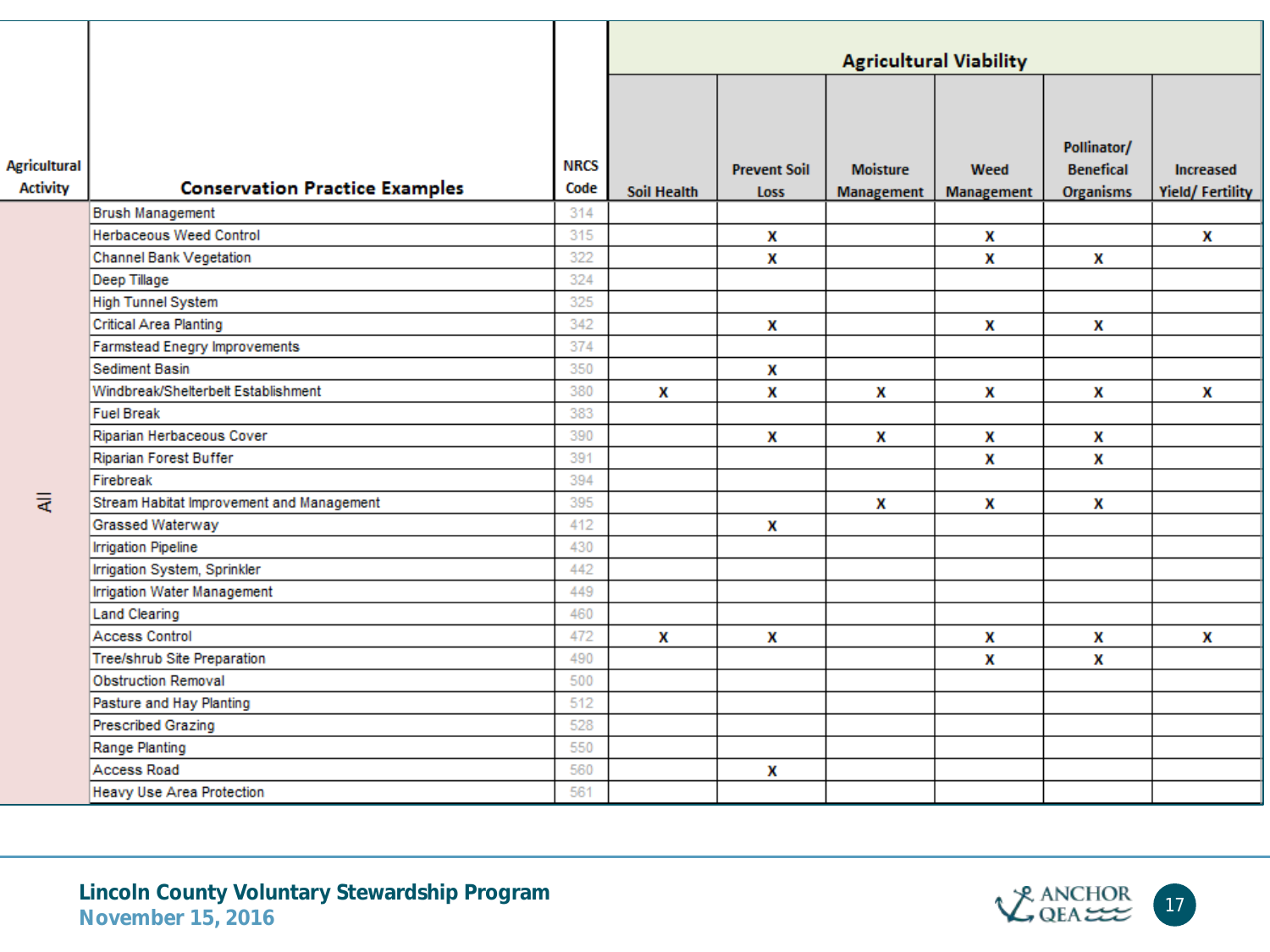|                                 |                                                          |                     | <b>Agricultural Viability</b> |                             |                                      |                                  |                                                     |                                            |
|---------------------------------|----------------------------------------------------------|---------------------|-------------------------------|-----------------------------|--------------------------------------|----------------------------------|-----------------------------------------------------|--------------------------------------------|
| Agricultural<br><b>Activity</b> | <b>Conservation Practice Examples</b>                    | <b>NRCS</b><br>Code | <b>Soil Health</b>            | <b>Prevent Soil</b><br>Loss | <b>Moisture</b><br><b>Management</b> | <b>Weed</b><br><b>Management</b> | Pollinator/<br><b>Benefical</b><br><b>Organisms</b> | <b>Increased</b><br><b>Yield/Fertility</b> |
|                                 | <b>Stream Crossing</b>                                   | 578                 |                               |                             |                                      |                                  |                                                     |                                            |
|                                 | Streambank and Shoreline Protection                      | 580                 |                               | x                           |                                      |                                  | x                                                   |                                            |
|                                 | Open Channel                                             | 582                 |                               |                             |                                      |                                  |                                                     |                                            |
|                                 | <b>Channel Bed Stabilization</b>                         | 584                 |                               |                             |                                      | X                                |                                                     |                                            |
|                                 | <b>Structure for Water Control</b>                       | 587                 |                               |                             | X                                    |                                  |                                                     | x                                          |
|                                 | Nutrient Management                                      | 590                 | X                             |                             |                                      |                                  |                                                     | X                                          |
|                                 | Integrated Pest Management                               | 595                 | X                             |                             |                                      | X                                | x                                                   |                                            |
|                                 | Terrace                                                  | 600                 |                               |                             |                                      |                                  |                                                     |                                            |
|                                 | Vegetative Barrier                                       | 601                 |                               | X                           | X                                    | x                                | x                                                   |                                            |
|                                 | Tree/shrub establishment                                 | 612                 |                               | x                           |                                      |                                  | x                                                   |                                            |
| ₹                               | Restoration and Management of Rare or Declining Habitats | 643                 |                               |                             |                                      |                                  |                                                     |                                            |
|                                 | Wetland Wildlife Habitat Management                      | 644                 | X                             |                             |                                      | x                                | x                                                   |                                            |
|                                 | <b>Upland Wildlife Management</b>                        | 645                 |                               | х                           |                                      |                                  | x                                                   | x                                          |
|                                 | <b>Constructed Wetland</b>                               | 656                 |                               |                             |                                      |                                  |                                                     |                                            |
|                                 | <b>Wetland Enhancement</b>                               | 659                 | x                             |                             |                                      | X                                | x                                                   |                                            |
|                                 | <b>Tree/Shrub Pruning</b>                                | 660                 |                               |                             |                                      |                                  |                                                     |                                            |
|                                 | Forest Stand Improvement                                 | 666                 |                               |                             |                                      |                                  |                                                     |                                            |
|                                 | <b>Building Enevlope Improvement</b>                     | 672                 |                               |                             |                                      |                                  |                                                     |                                            |
|                                 | Seasonal High Tunnel                                     | 798                 |                               |                             |                                      |                                  |                                                     |                                            |
|                                 | Other Vegetation Management                              |                     |                               | x                           | x                                    | X                                | x                                                   |                                            |
|                                 | Other (Workgroup Members please add other measures)      |                     |                               |                             |                                      |                                  |                                                     |                                            |

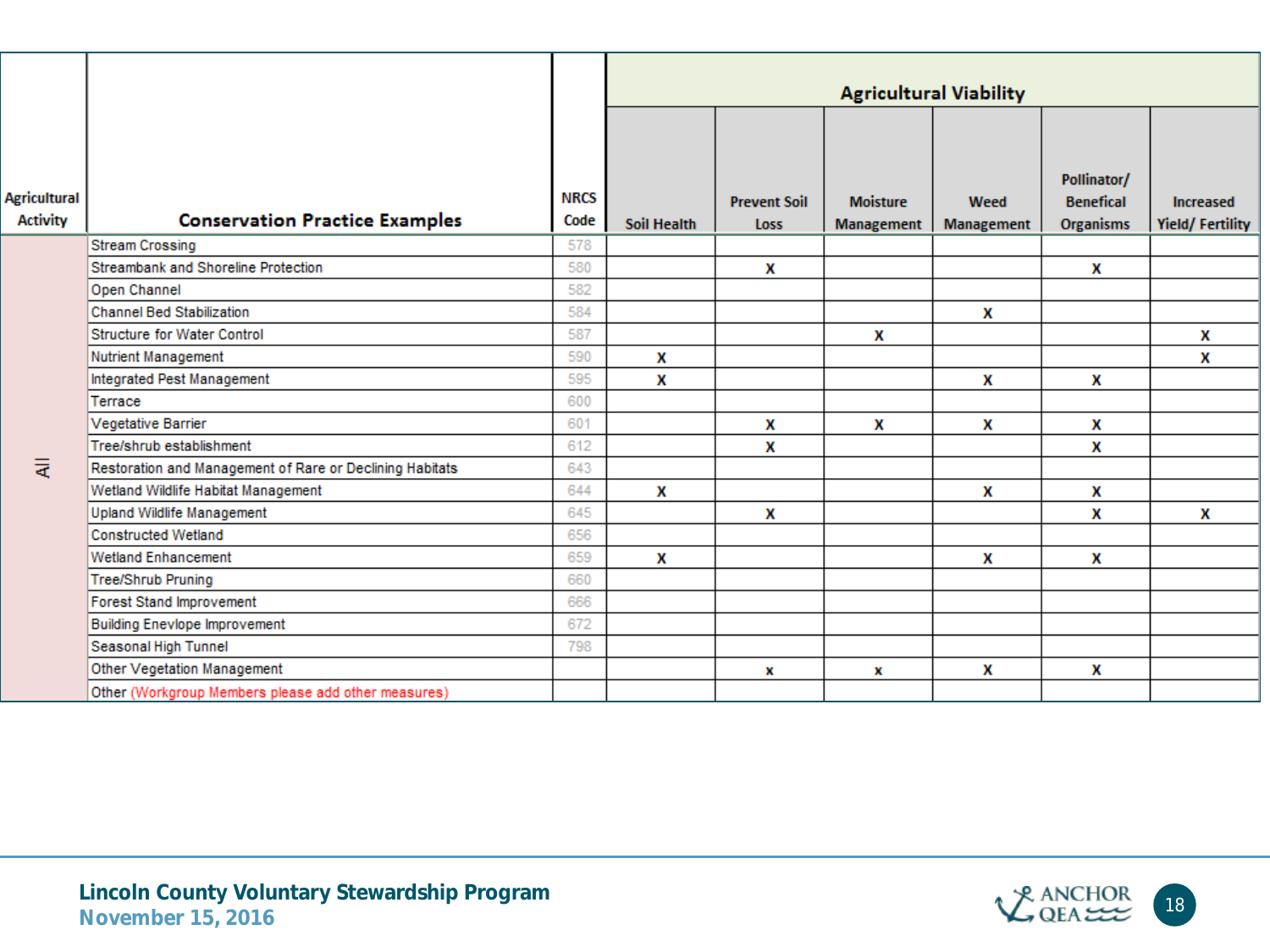# Introduction to Goals, Benchmarks, and Measurements

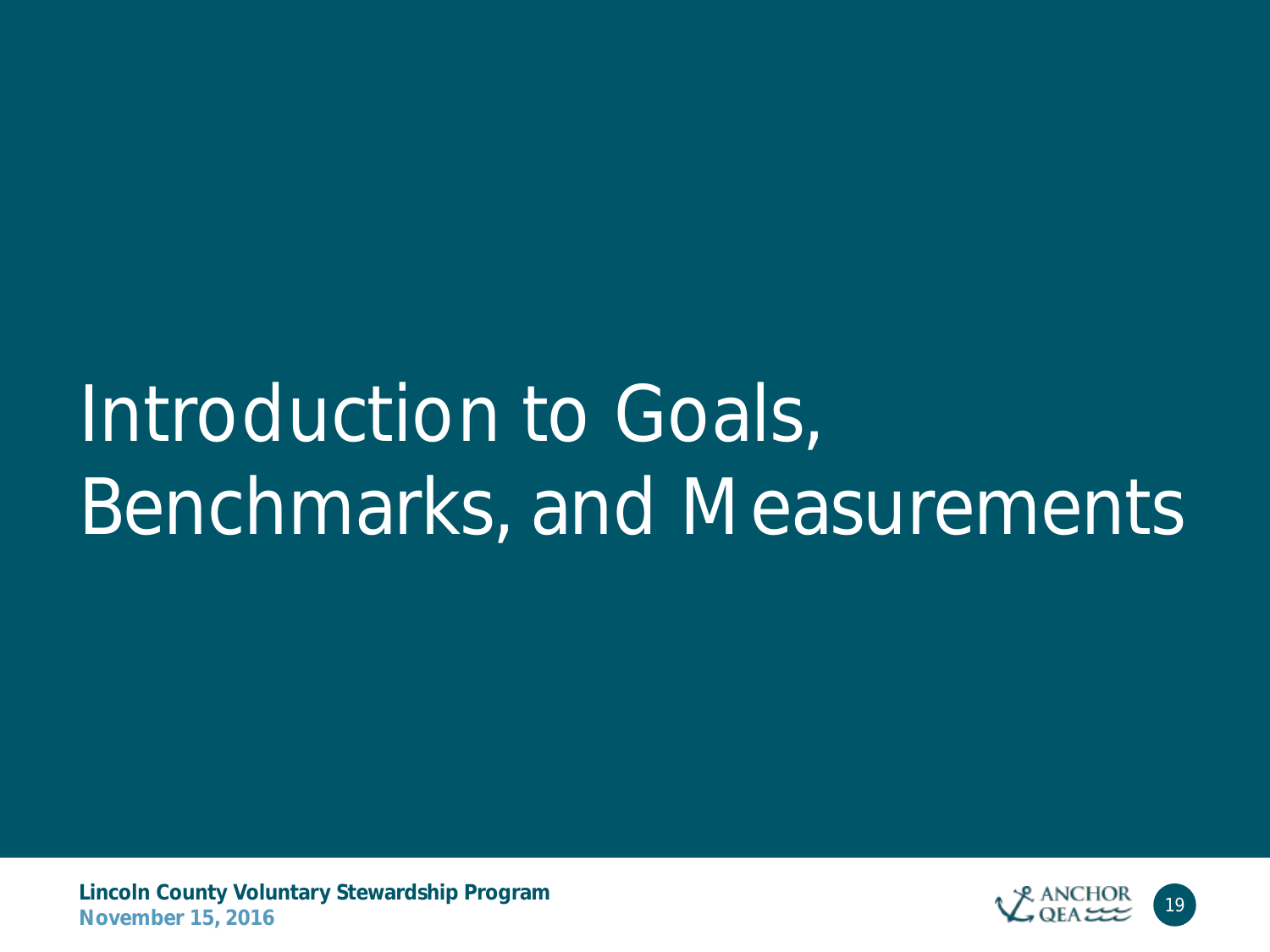## Goals and Benchmarks

*RCW 36.70A.720 (1) – Work plan must include goals and benchmarks for the protection and enhancement of critical areas.* 

- *(e) create measurable benchmarks that, within 10 years are designed to result in* 
	- *(1) the protection for critical areas functions and values*
	- *(2) the enhancement of critical areas functions and values through voluntary, incentive-based measures*
- *Protect = Prevent the degradation of functions and values existing July 22, 2011*
- *Enhance = Improve the critical areas processes, structure, and functions of ecosystems and habitats existing July 22, 2011*

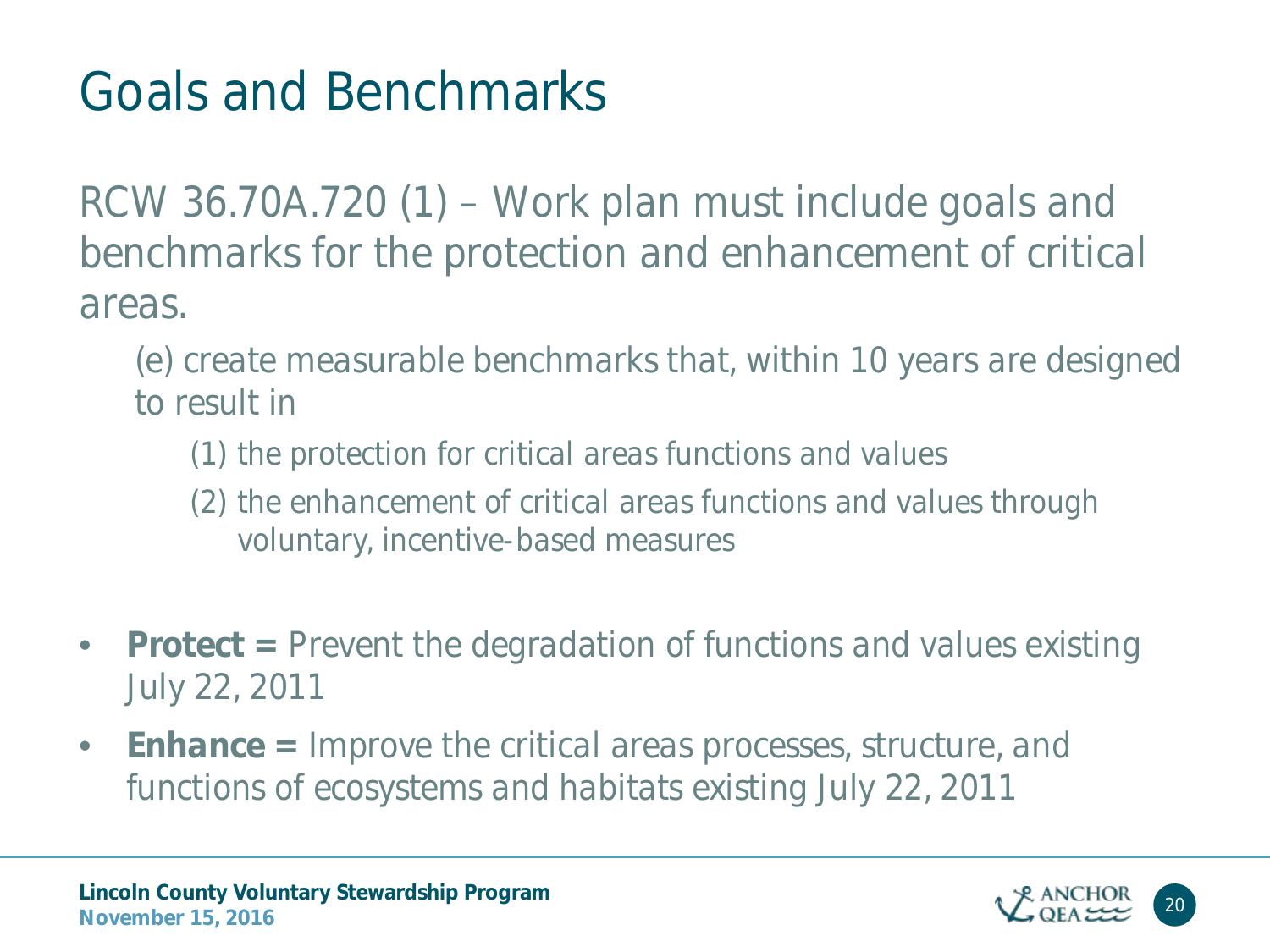### Goals

- The work plan includes both **protection and enhancement goals** and benchmarks
- Protection goals must be met through VSP
	- Current VSP funding provides for protection of critical areas
- Enhancement goals are not required to be met through VSP
	- Counties can enhance if additional funds become available for incentives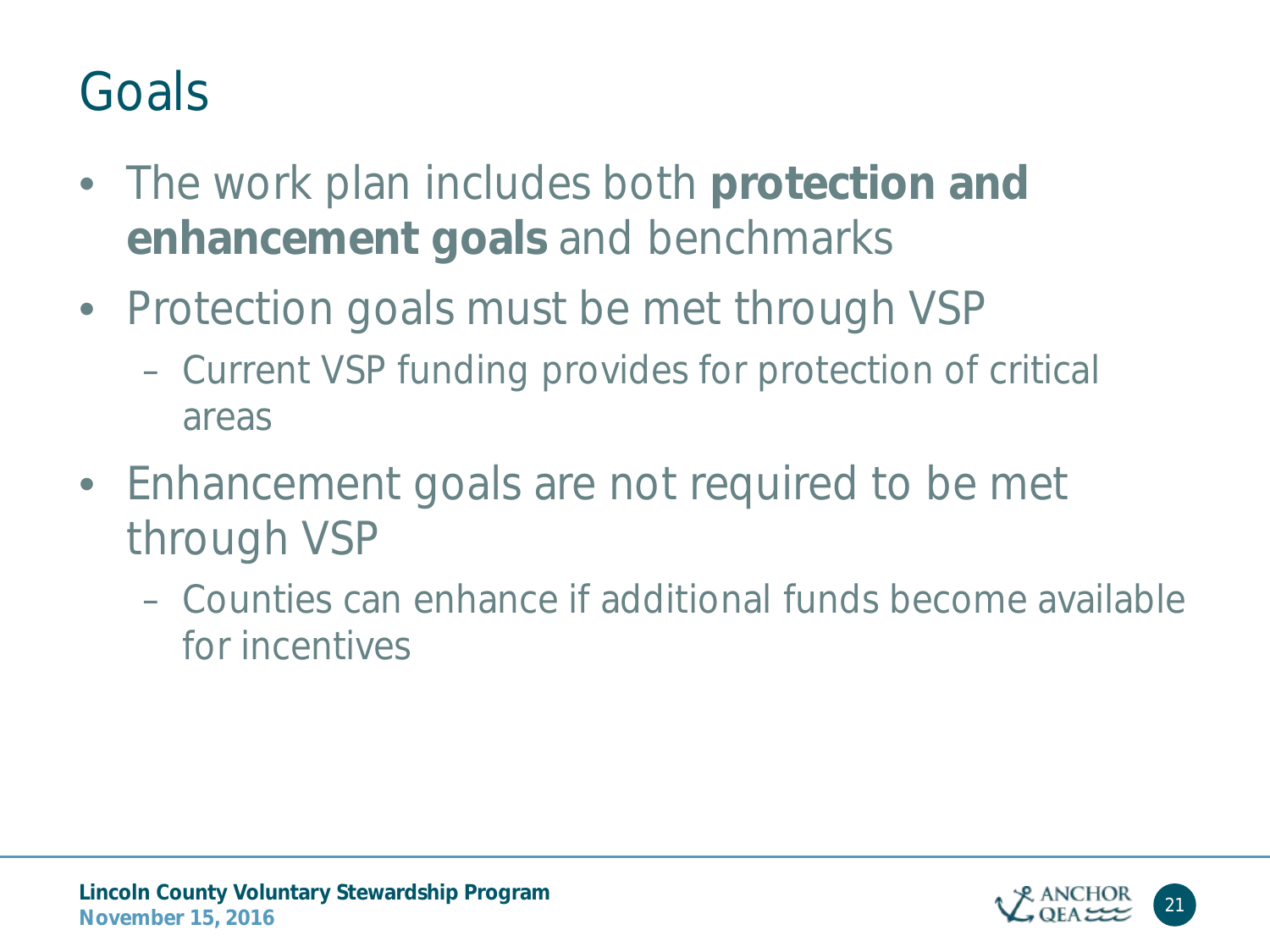### Benefit of Meeting Enhancement Goals

- Enhancement benchmarks **do not** need to be met to comply with critical areas protection requirements – Protection goals met = compliant program
- Establishing and meeting enhancement benchmarks helps:
	- Document ecological lift
	- Buffer baseline conditions from unforeseen events (e.g., fire)
	- Helps assess County-wide protection of critical areas functions and values

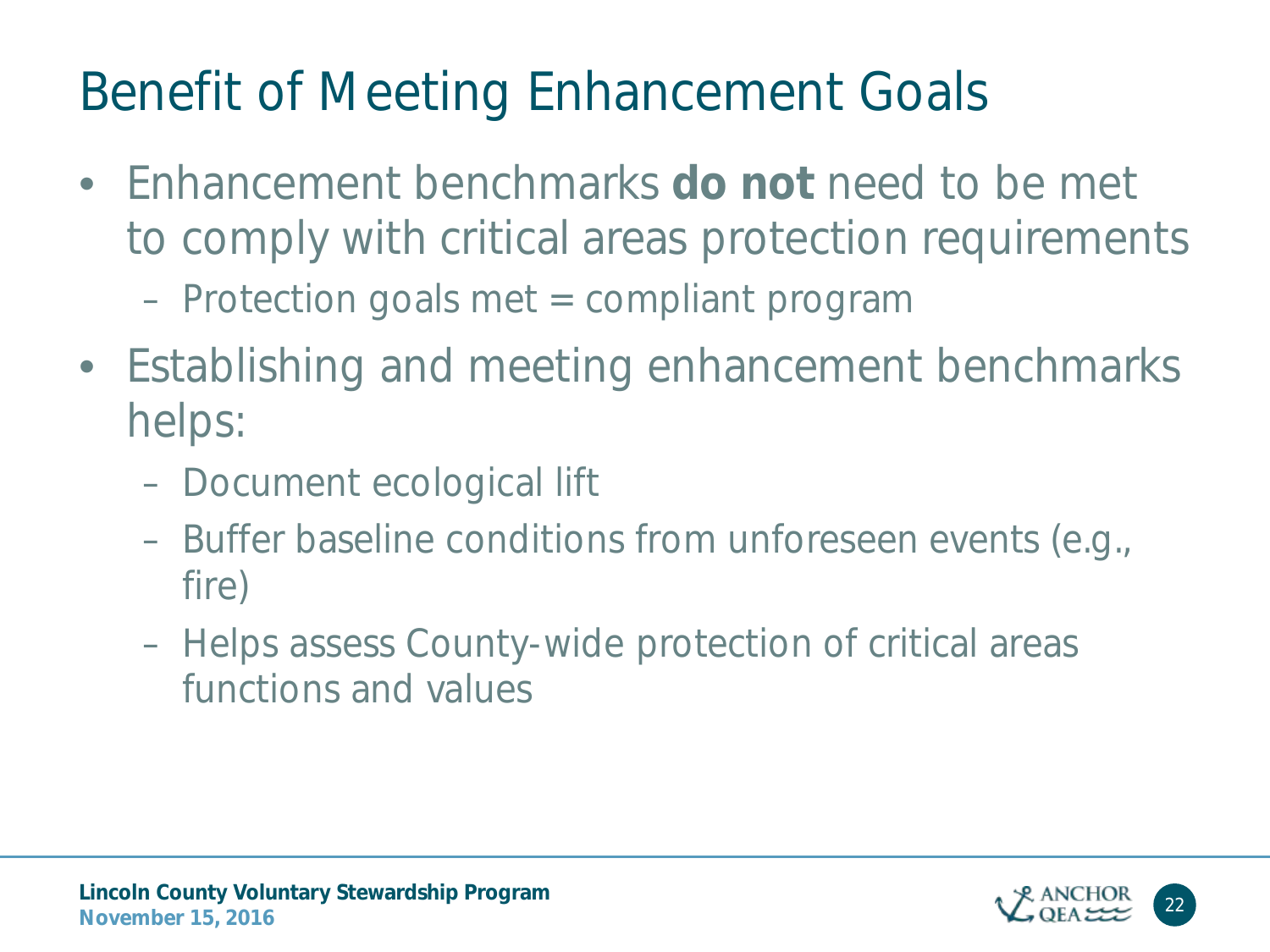# Measurable Benchmarks

Benchmarks are evaluated on a countywide basis

Enhancement Benchmark Functions and Values improved compared to July 22, 2011

Protection Benchmark Functions and Values are similar compared to July 22, 2011

Stream

**Habitat** 

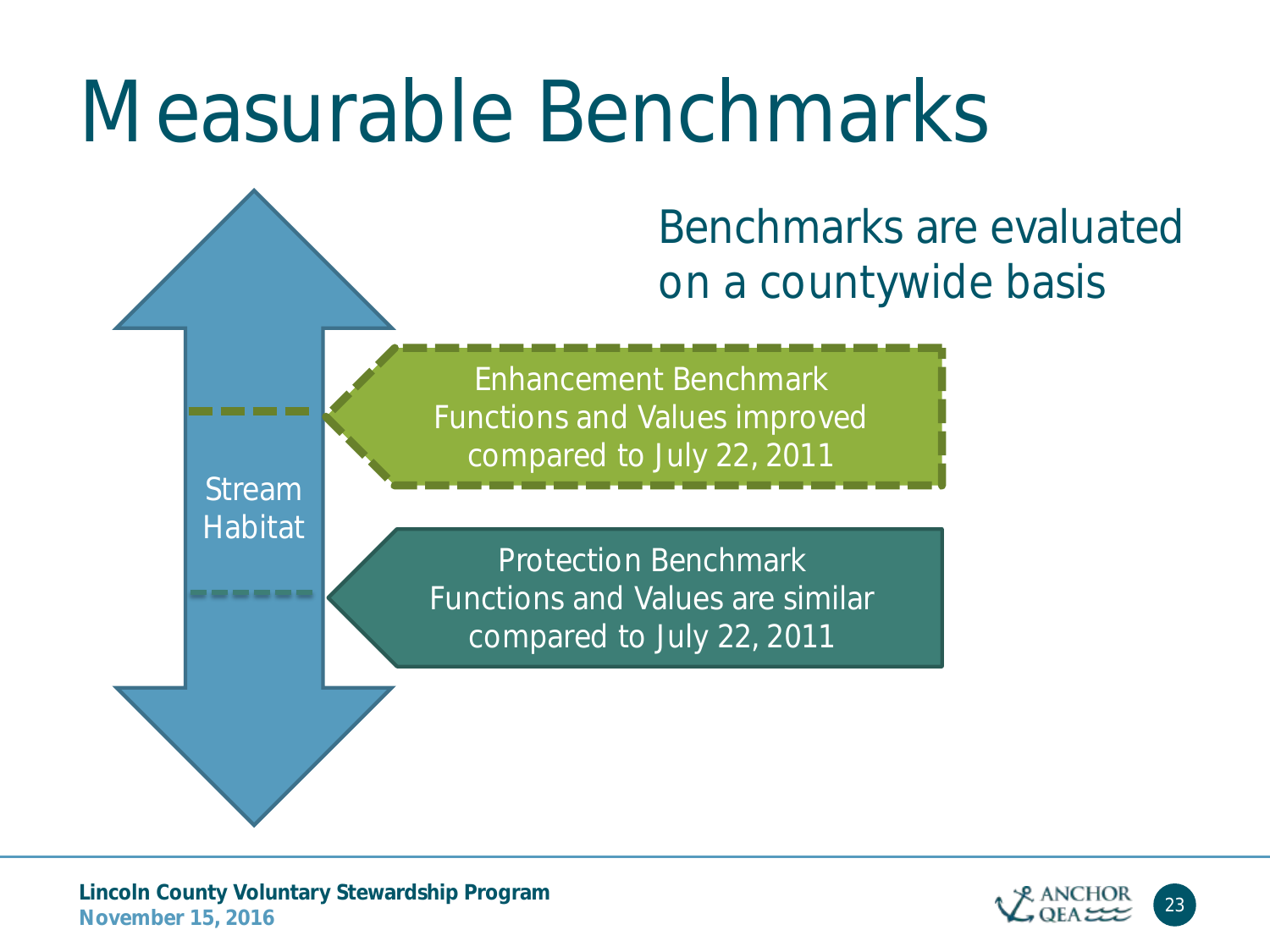#### Monitoring and Benchmarks



**Lincoln County Voluntary Stewardship Program** November 15, 2016

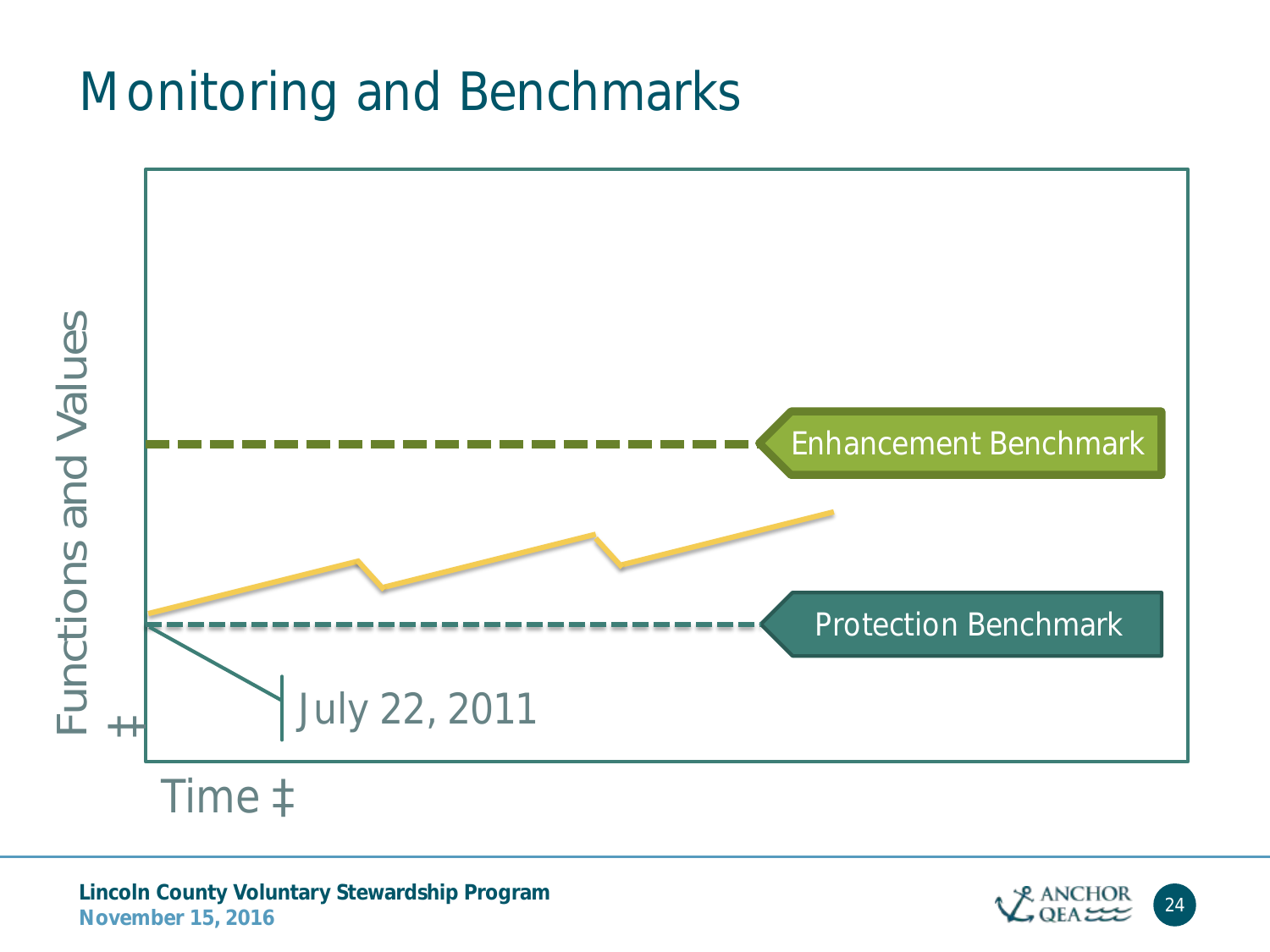# Critical Area Functions and Values



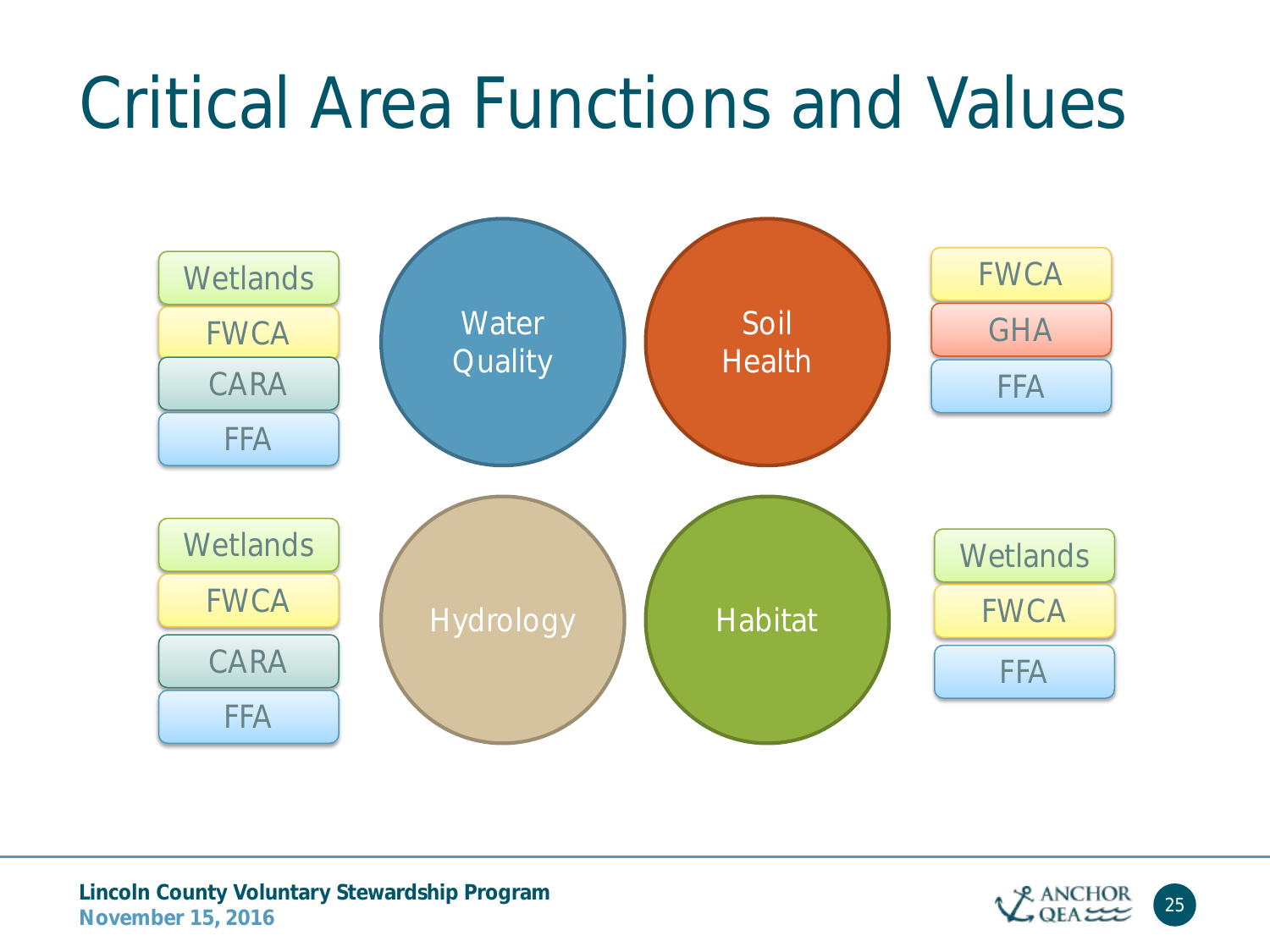#### Participation Benchmarks

• Link implementation of conservation practices to critical areas functions and values



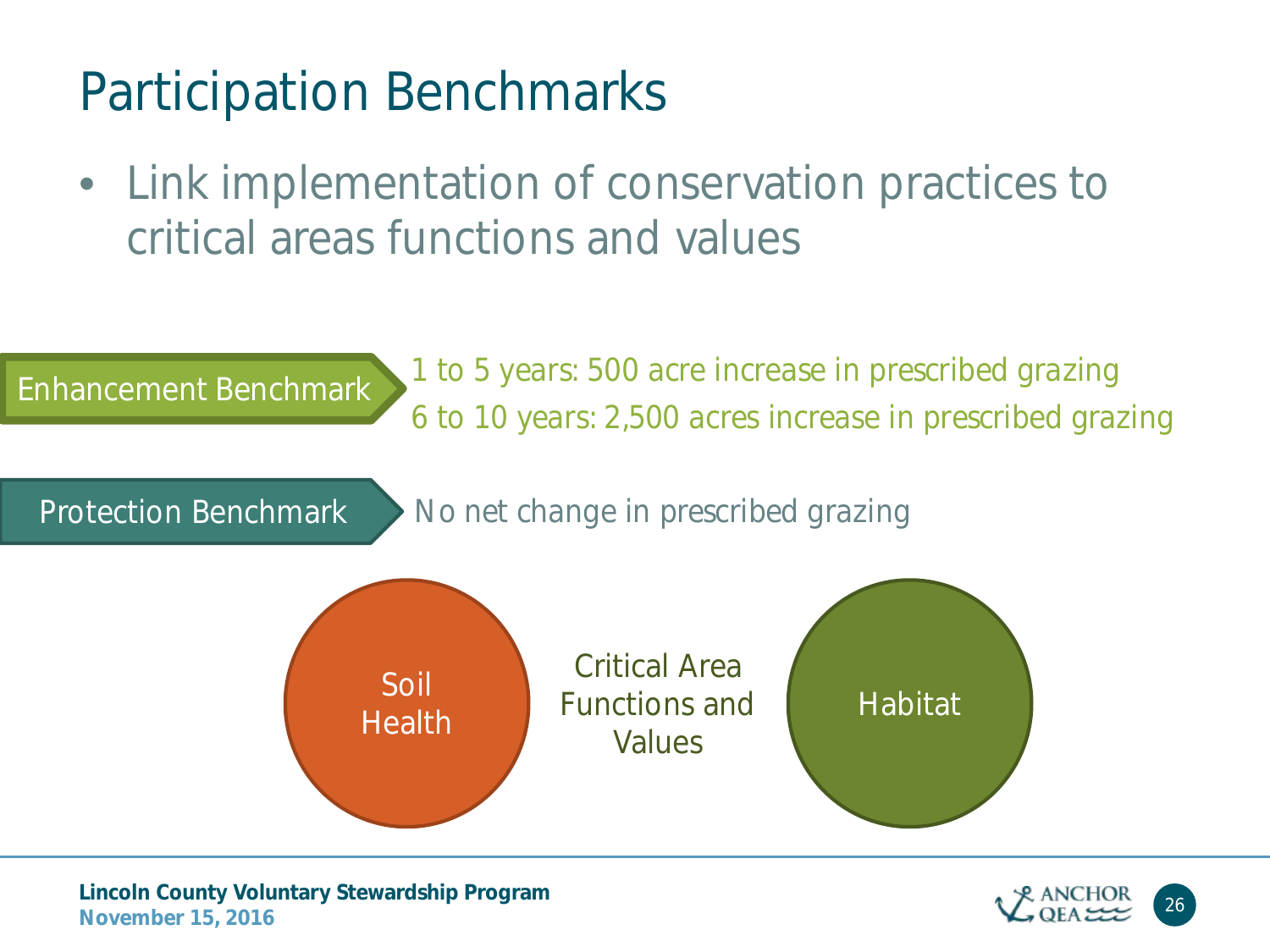## Monitoring Benchmarks

• Directly measure critical areas functions and values through use of ongoing monitoring data

*fertility (NRI)*

*No net increase in rate of soil loss and* 

*Reduce rate of soil loss and increase* 

*no reduction in fertility (NRI)*

*No Net Loss in Mapped PHS*

*Increase in Mapped PHS*

Critical Area Functions and Values





**Lincoln County Voluntary Stewardship Program November 15, 2016** 

Protection Benchmark

Protection Benchmark

Enhancement Benchmark

Enhancement Benchmark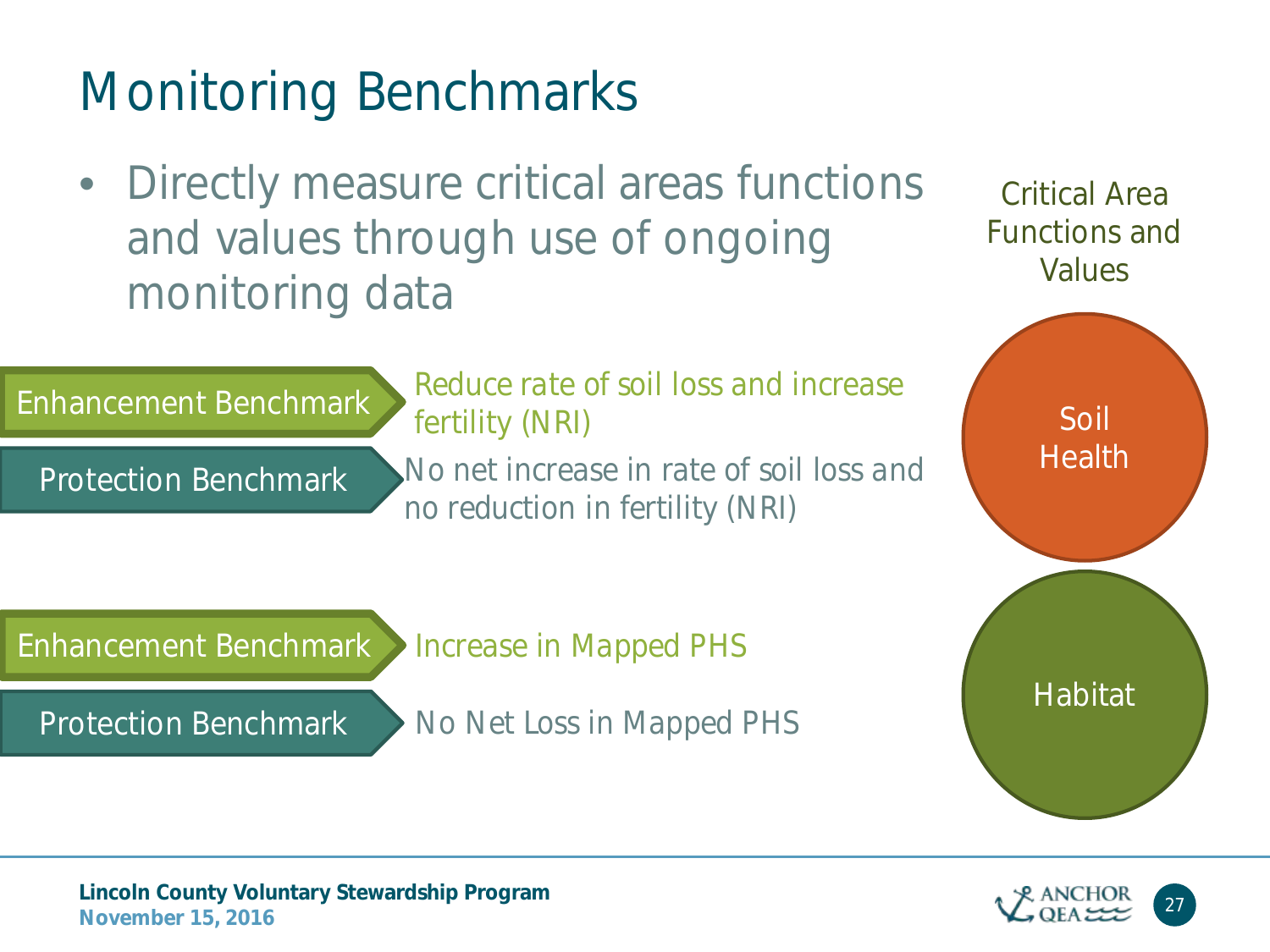### Types of Measurable Benchmarks

- **Participation Benchmarks**  Report conservation practices implemented through existing programs as well as VSP specific efforts
- **Monitoring Benchmarks**  Make use of existing monitoring programs and data collection efforts

| <b>Conservation Practice</b>        | Count | <b>Acres</b> |                | Land use  |       |
|-------------------------------------|-------|--------------|----------------|-----------|-------|
| Programs - EQIP - WHIP              |       |              | <b>Dryland</b> | Irrigated | Range |
| Agricultural Energy Management Plan | 78    | 155,056      | X              | X         |       |
| Residue And Tillage Management -    |       |              |                |           |       |
| <b>Mulch Till</b>                   | 82    | 49,830       | X              | X         | X     |
| <b>Integrated Pest Management</b>   | 62    | 36,540       | X              | X         | X     |
| <b>Nutrient Management</b>          | 49    | 27,384       | X              | $\chi$    |       |

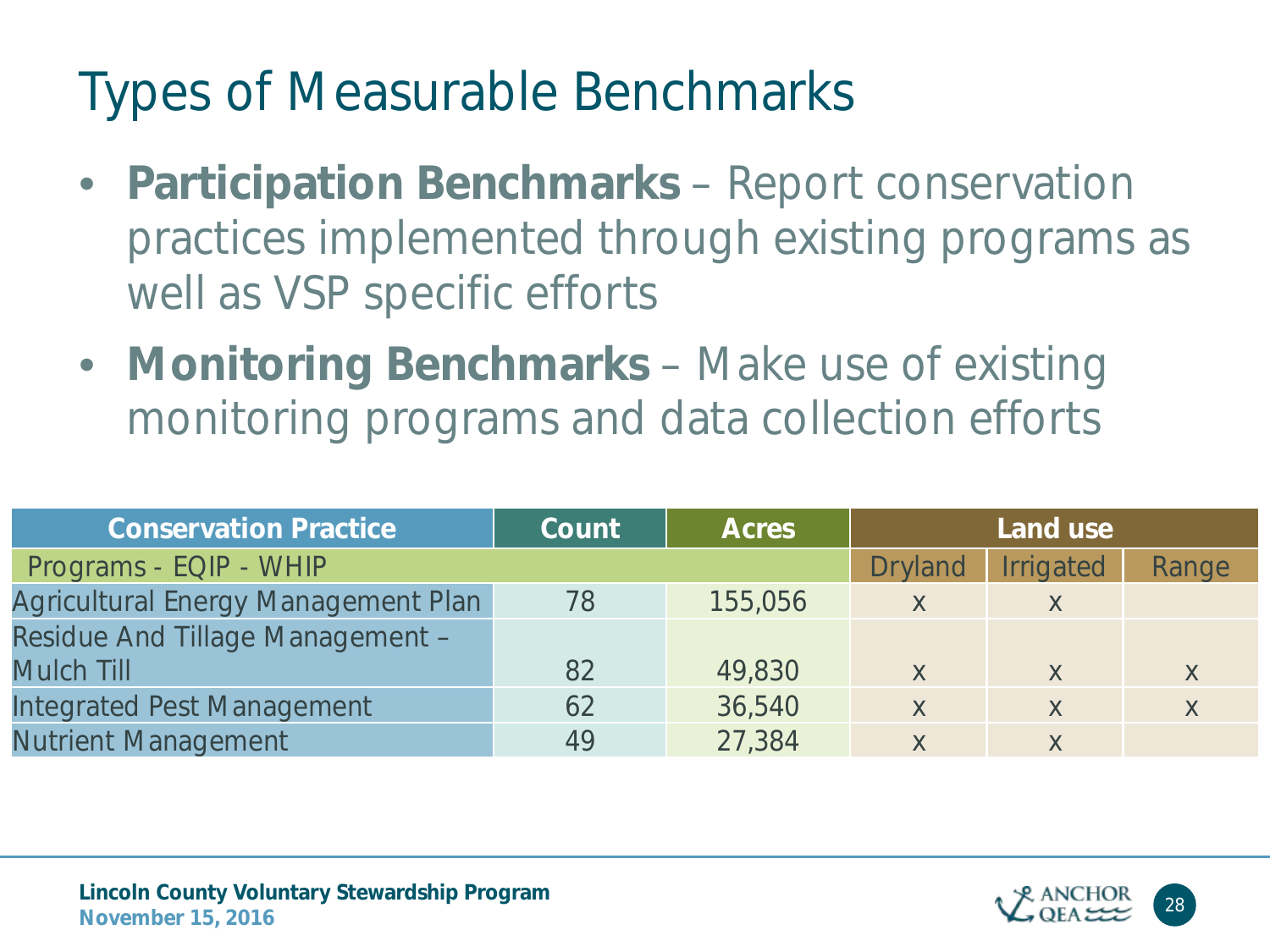# Implementation and Outreach

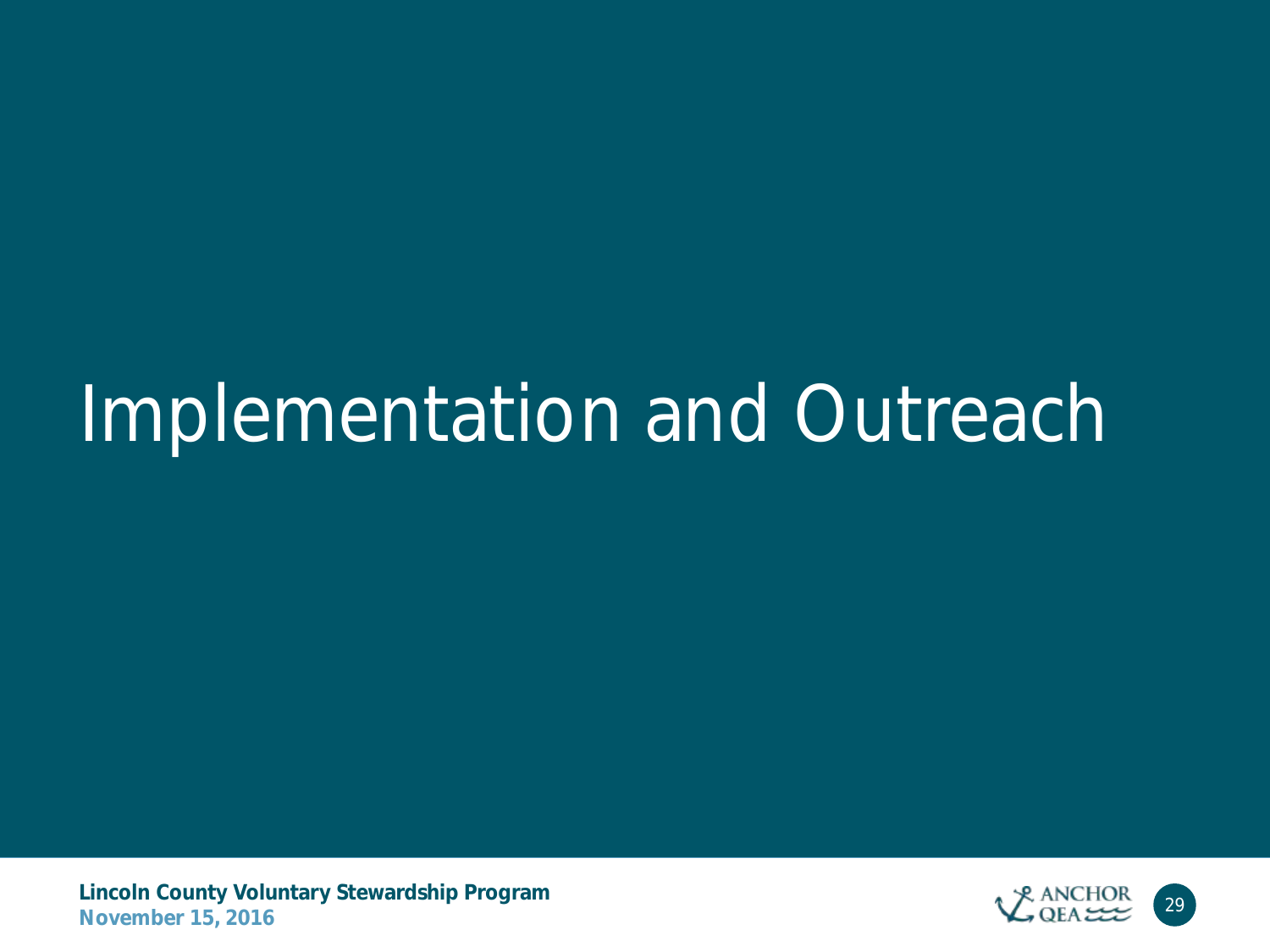### Roles and Responsibilities

- State Approval and Administration
	- WSCC Approves or rejects Work Plan
	- VSP Technical Panel Provides technical assistance
	- VSP Statewide Advisory Committee Revise rejected draft Work Plans
- Local Administration and Implementation
	- Work Group Develops Work Plan
	- Conservation District Provide technical assistance and act as lead entity for outreach and implementation, additional technical support from others
	- County Administers funds for plan development
- Landowners Voluntary Stewardship Implementers

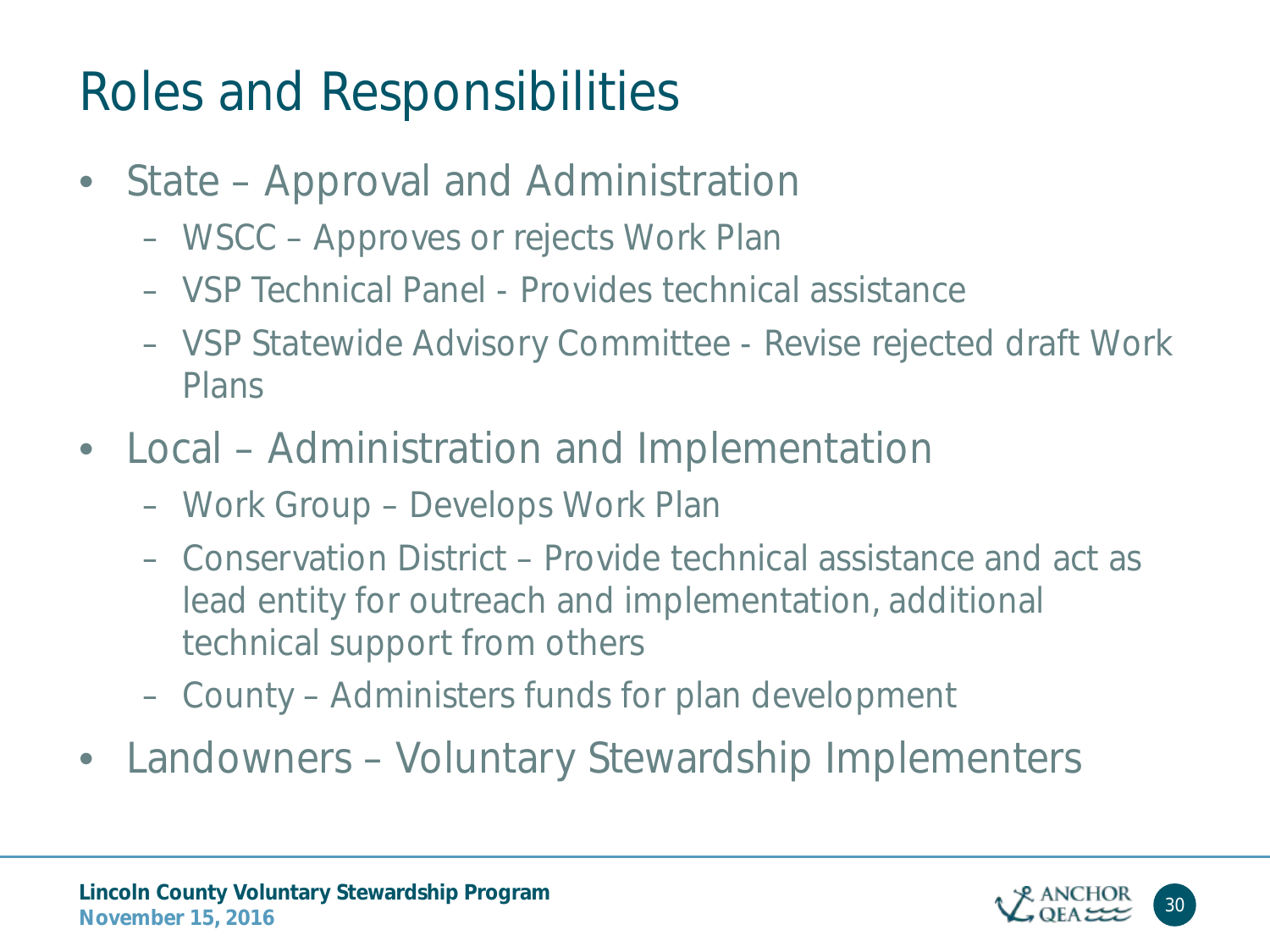# Discussion of Outreach

*RCW 36.70A.720(1)(d) Ensure outreach and technical assistance is provided to agricultural operators*

- Current outreach/technical support strategies by industry, CD, NRCS, and others
- Outreach at local events and meetings
- Discussion
	- Ways to increase participation during VSP Work Plan development
	- Outreach strategies to include in VSP Work Plan

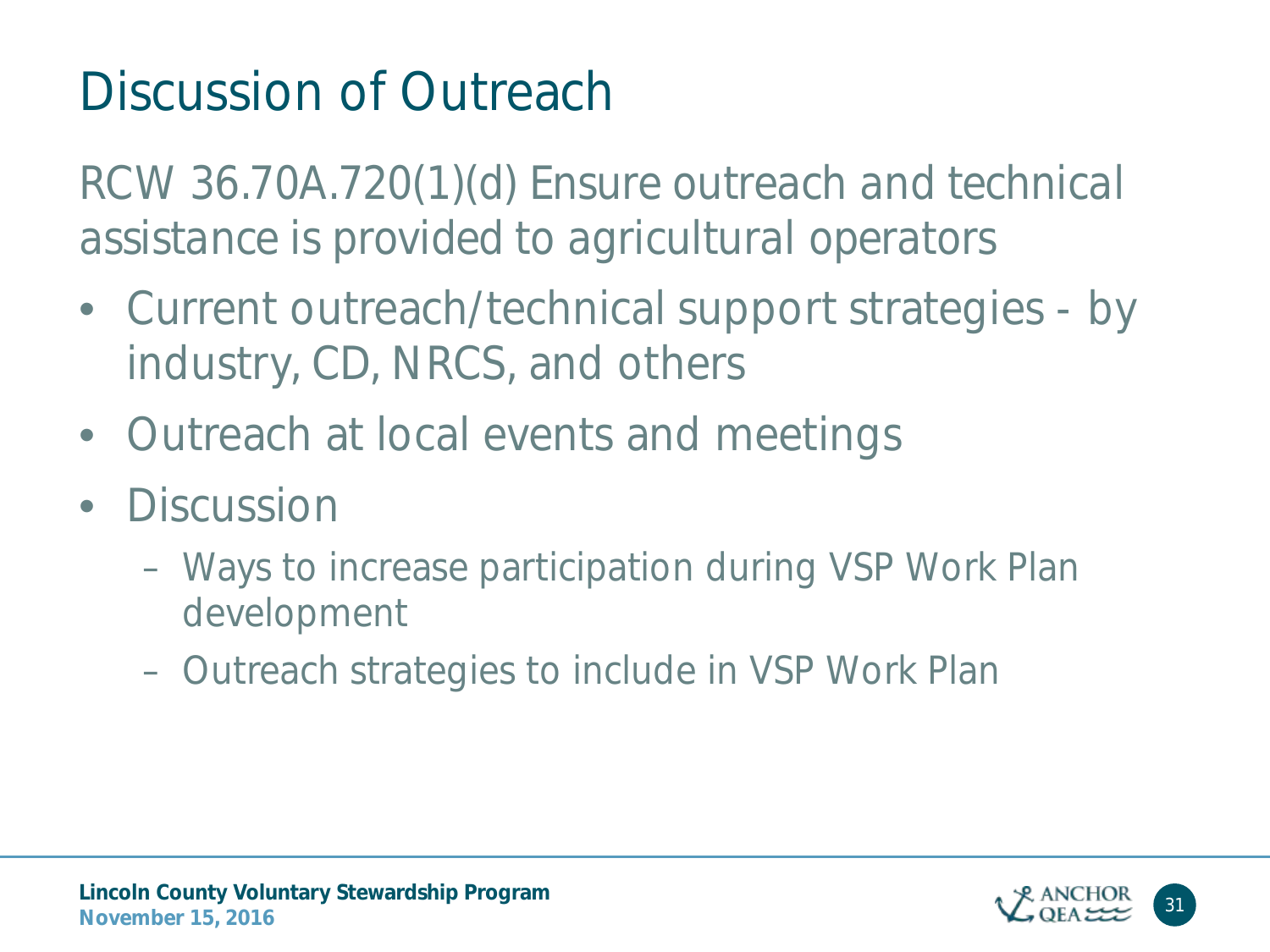# Agricultural Viability

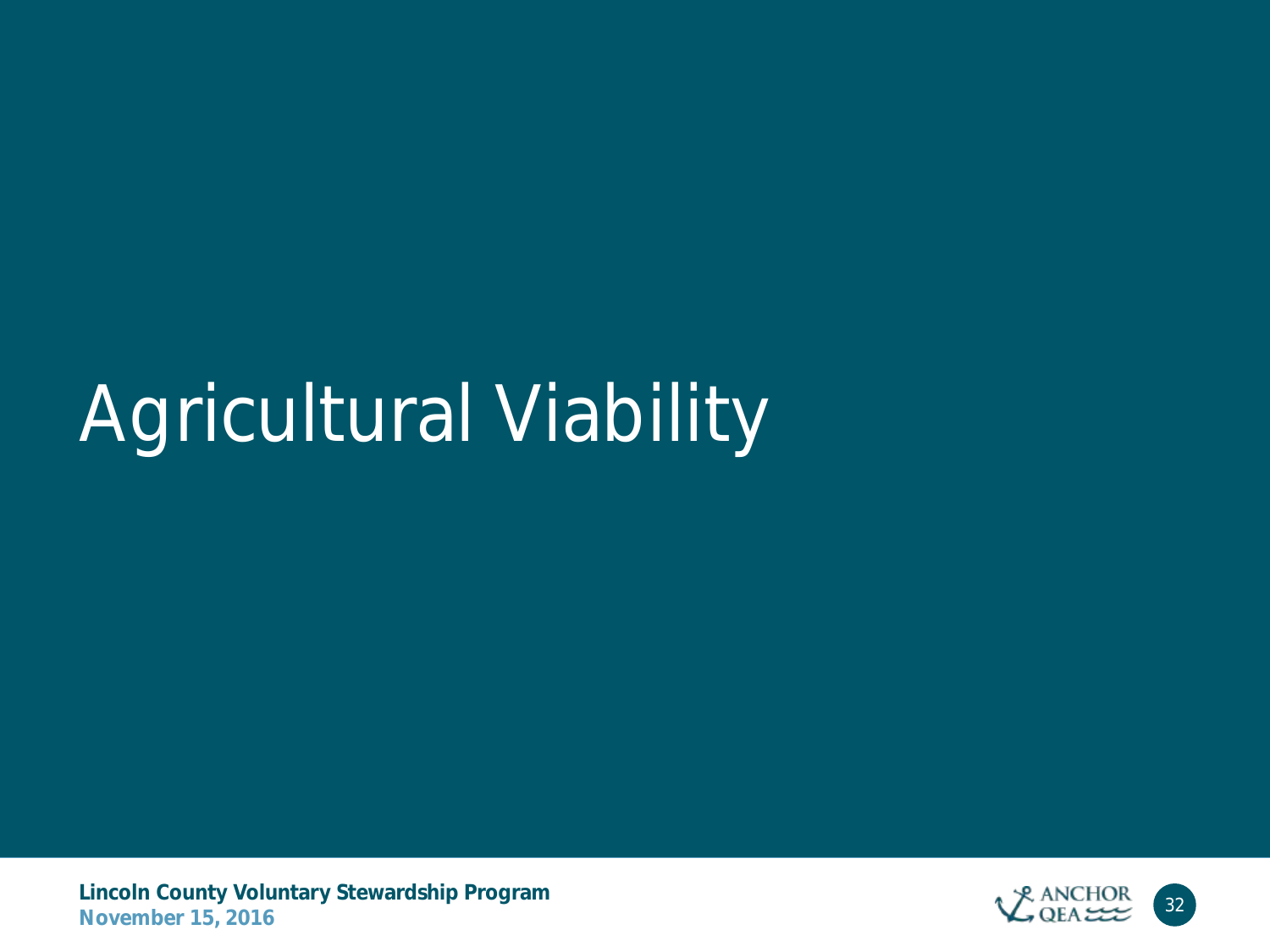# Agricultural Viability – Macro Perspective

The ability of a region to sustain agricultural economy and production over time

| Concept                                    | <b>Detail</b>                              |  |  |
|--------------------------------------------|--------------------------------------------|--|--|
| <b>Stable and secure agricultural land</b> | <b>Land conversion</b>                     |  |  |
| base                                       | Stable water rights                        |  |  |
| Infrastructure and services                | Utilities/irrigation                       |  |  |
|                                            | Market access/transportation               |  |  |
| Support for best farm management           | Economically viable solutions              |  |  |
| practices                                  | <b>Balanced approach</b>                   |  |  |
| Education, training, and succession        | Apprenticeships/training                   |  |  |
| planning                                   | Interconnectivity with end users           |  |  |
|                                            | Stable regulatory environment              |  |  |
| <b>Welcoming business environment</b>      | Partnership based environmental protection |  |  |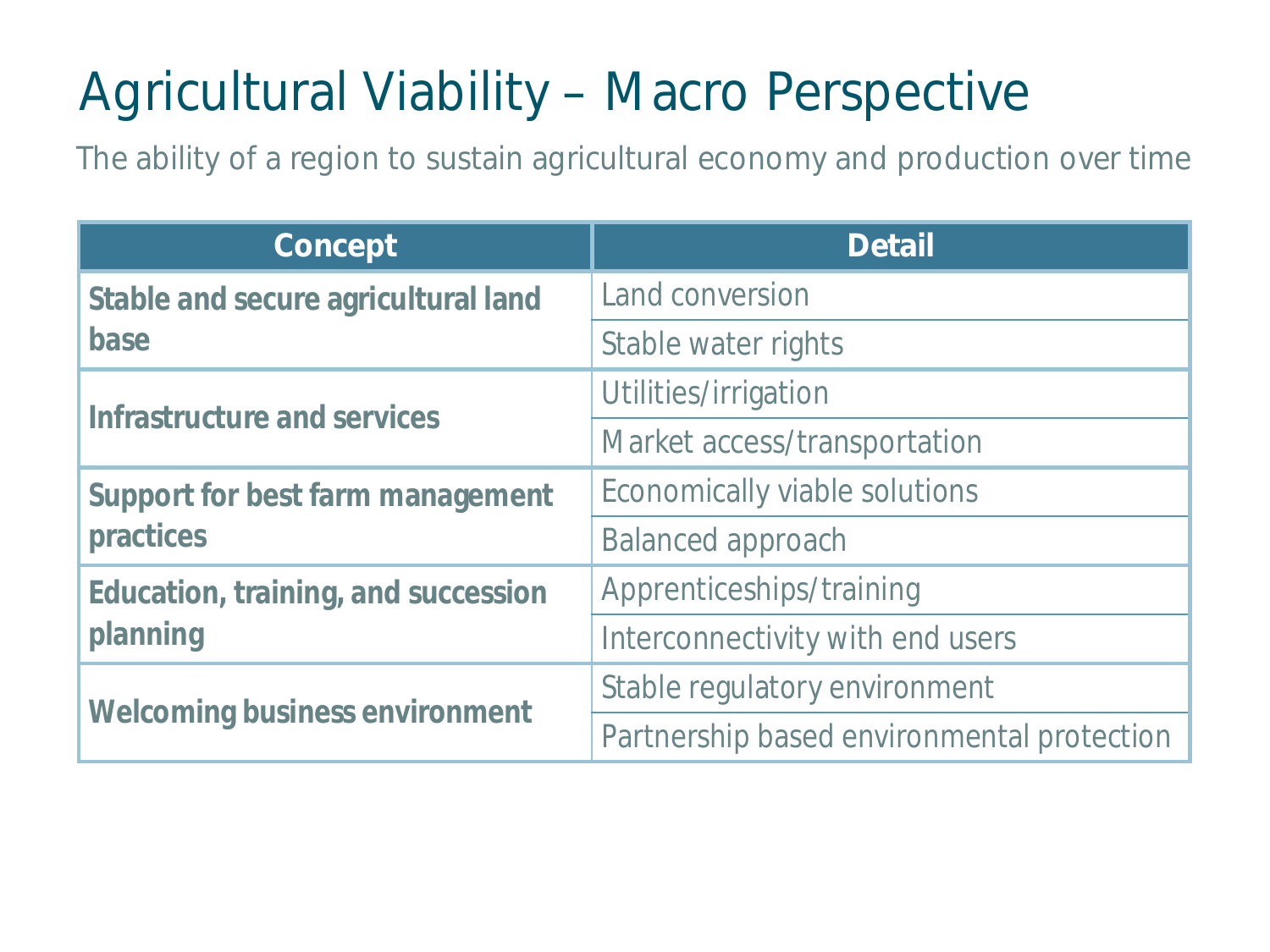### Agricultural Viability – Micro Perspective

The ability of a farm to meet financial obligations and make profit

| Concept                                             | <b>Detail</b>                         |
|-----------------------------------------------------|---------------------------------------|
|                                                     | Energy (power, fuels)                 |
| <b>Reduce Input Costs</b>                           | <b>Chemicals</b>                      |
|                                                     | Labor                                 |
|                                                     | Soil health                           |
| <b>Maintain/Enhance Land Production</b><br>Capacity | Water systems and moisture management |
|                                                     | Nutrient management                   |
|                                                     | Changing land in production           |
| <b>Flexibility to Respond to Market</b>             | Individual schedule for implementing  |
| <b>Conditions</b>                                   | conservation practices                |
|                                                     | Cropping choices                      |
| <b>Incentives</b>                                   | Payment for measures                  |
|                                                     | Tax breaks                            |
| <b>Managed Farmland Conversion</b>                  | Urban development (Pullman)           |
|                                                     | Maintain resource lands               |
| "No Surprises" Regulatory Environment               | CWA, CAA, ESA, etc.                   |
|                                                     | County Permitting (drainage)          |
| <b>Protect Private Property Rights</b>              | Recognize and respect rights          |
|                                                     |                                       |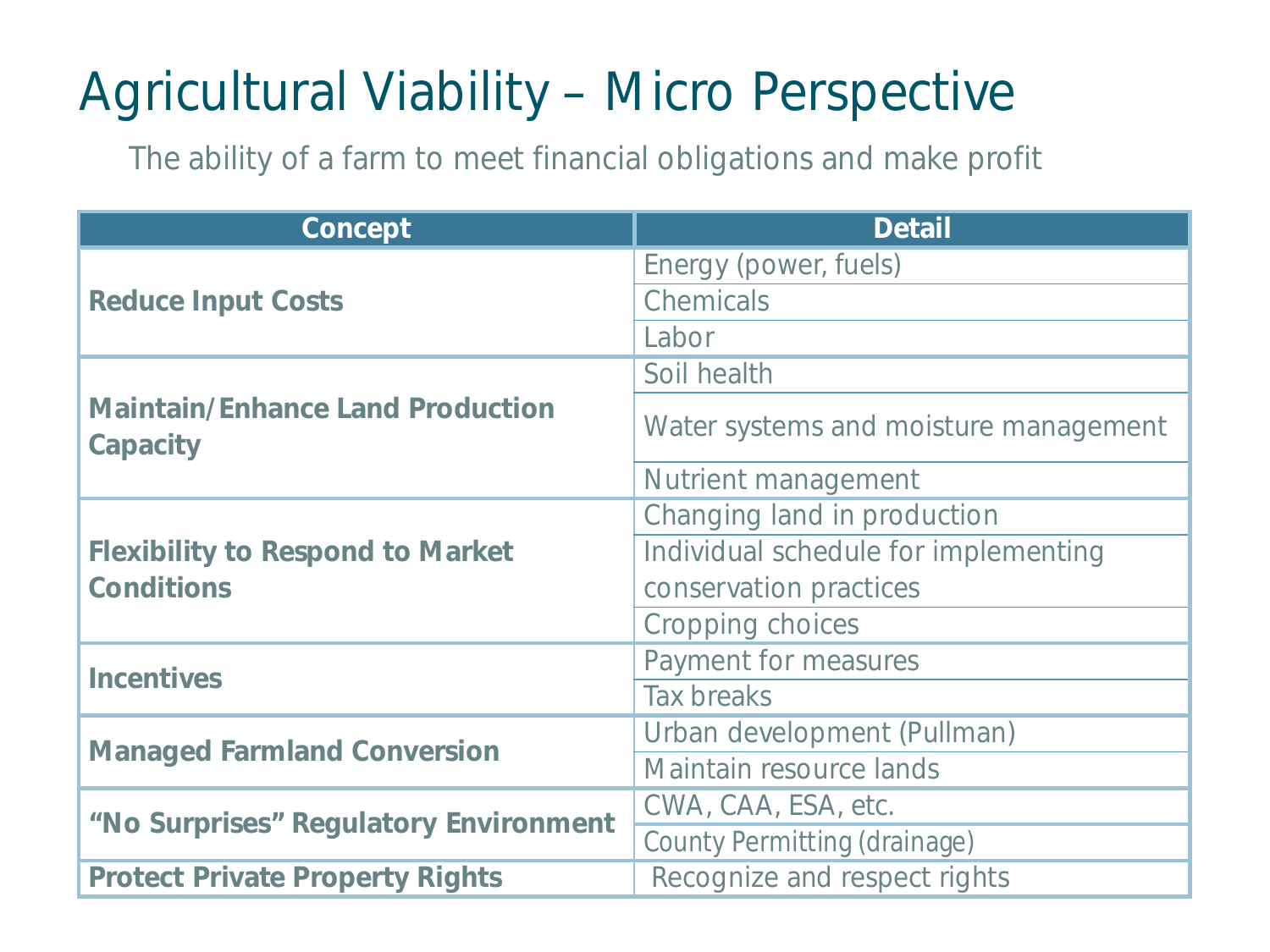# Questions, Comments, and Next Steps